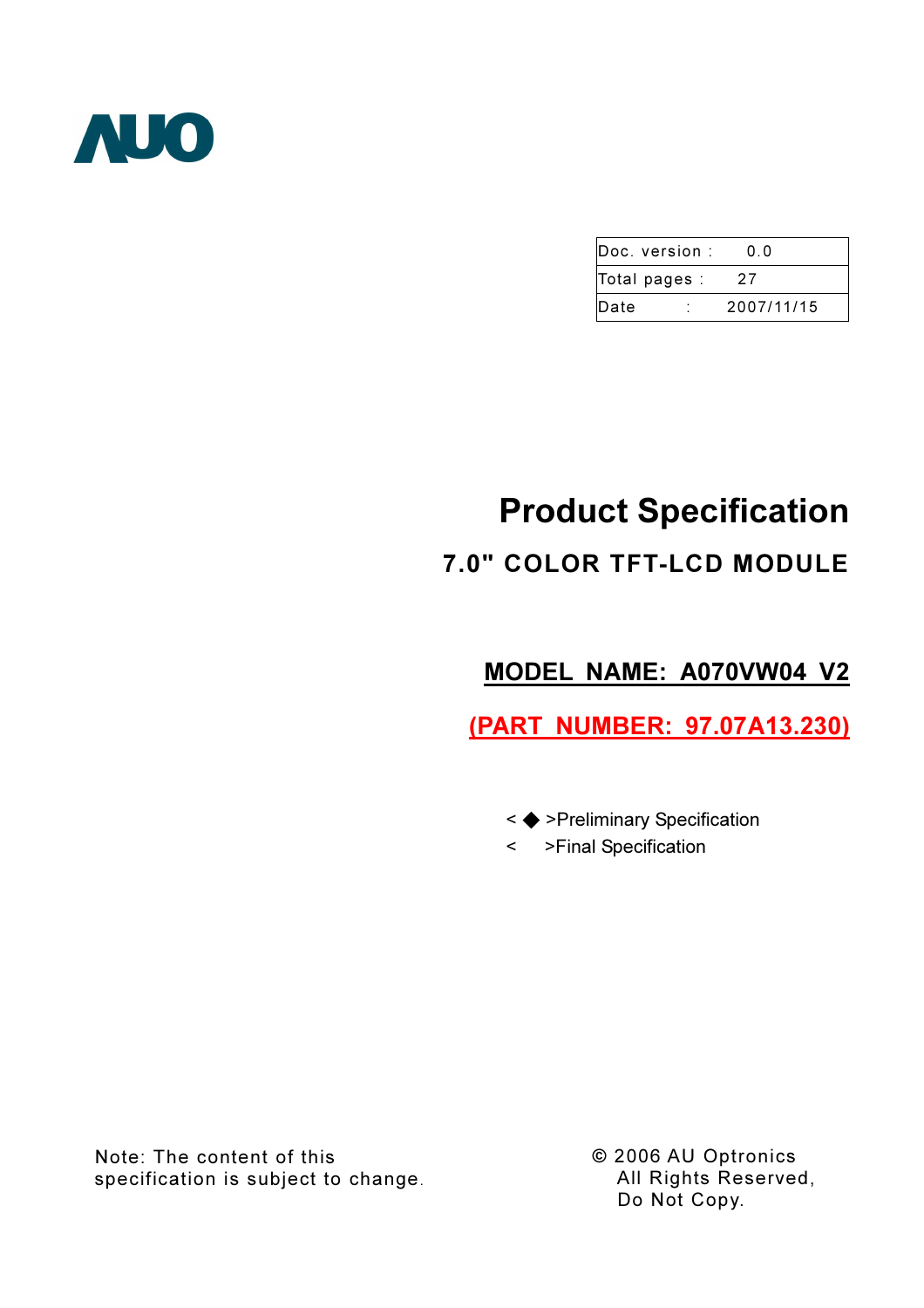

Page: 1/27

## Record of Revision

| Version   | <b>Revise Date</b> | Page | <b>Content</b> |
|-----------|--------------------|------|----------------|
| $\pmb{0}$ | 2007/11/15         |      | Draft.         |
|           |                    |      |                |
|           |                    |      |                |
|           |                    |      |                |
|           |                    |      |                |
|           |                    |      |                |
|           |                    |      |                |
|           |                    |      |                |
|           |                    |      |                |
|           |                    |      |                |
|           |                    |      |                |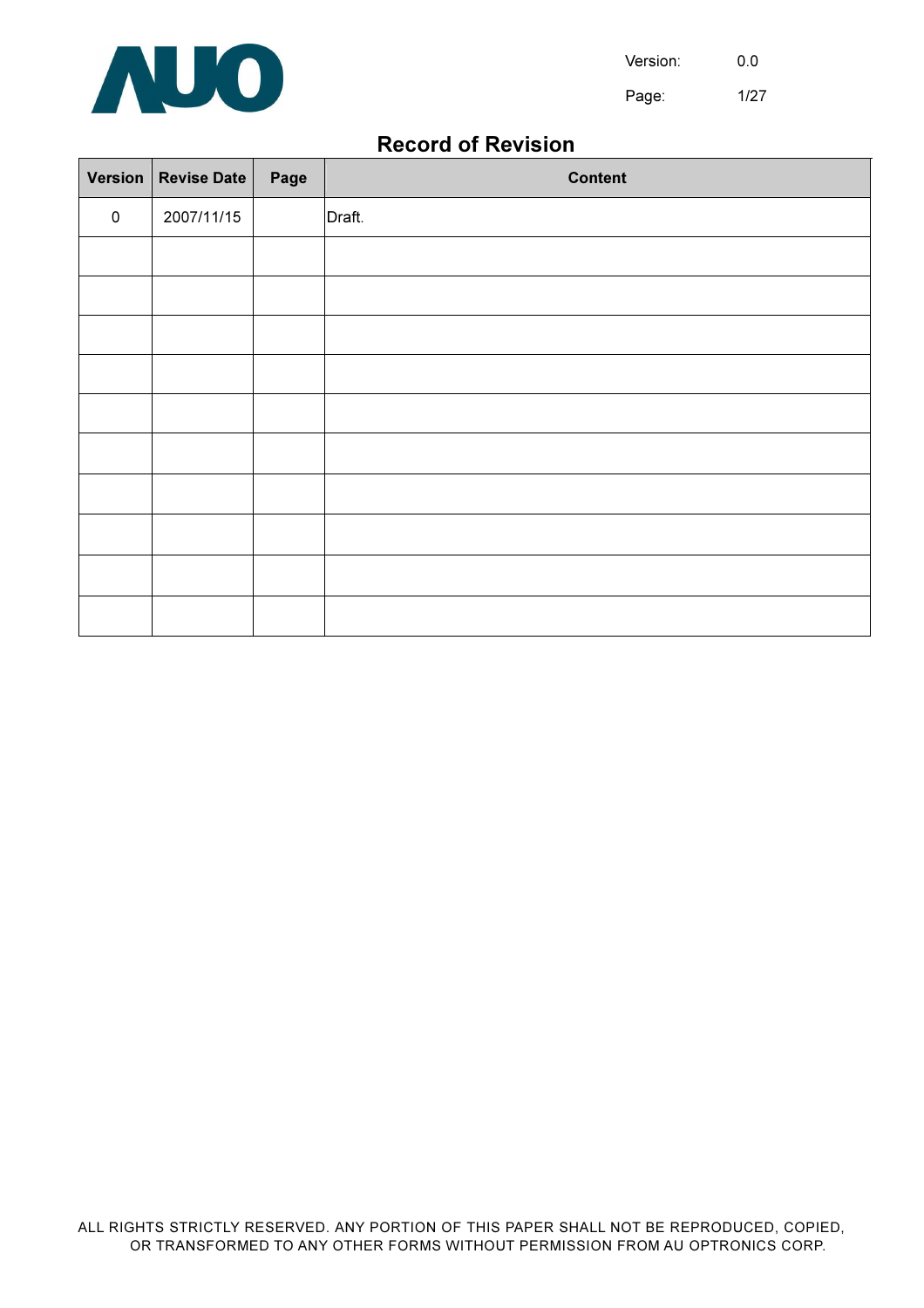

 $0.0$ Version: Page:  $2/27$ 

## **Contents**

| 1 TFT- LCD Typical Operation Condition (AGND = AGND2 = GND = GGND = 0V) 10 |
|----------------------------------------------------------------------------|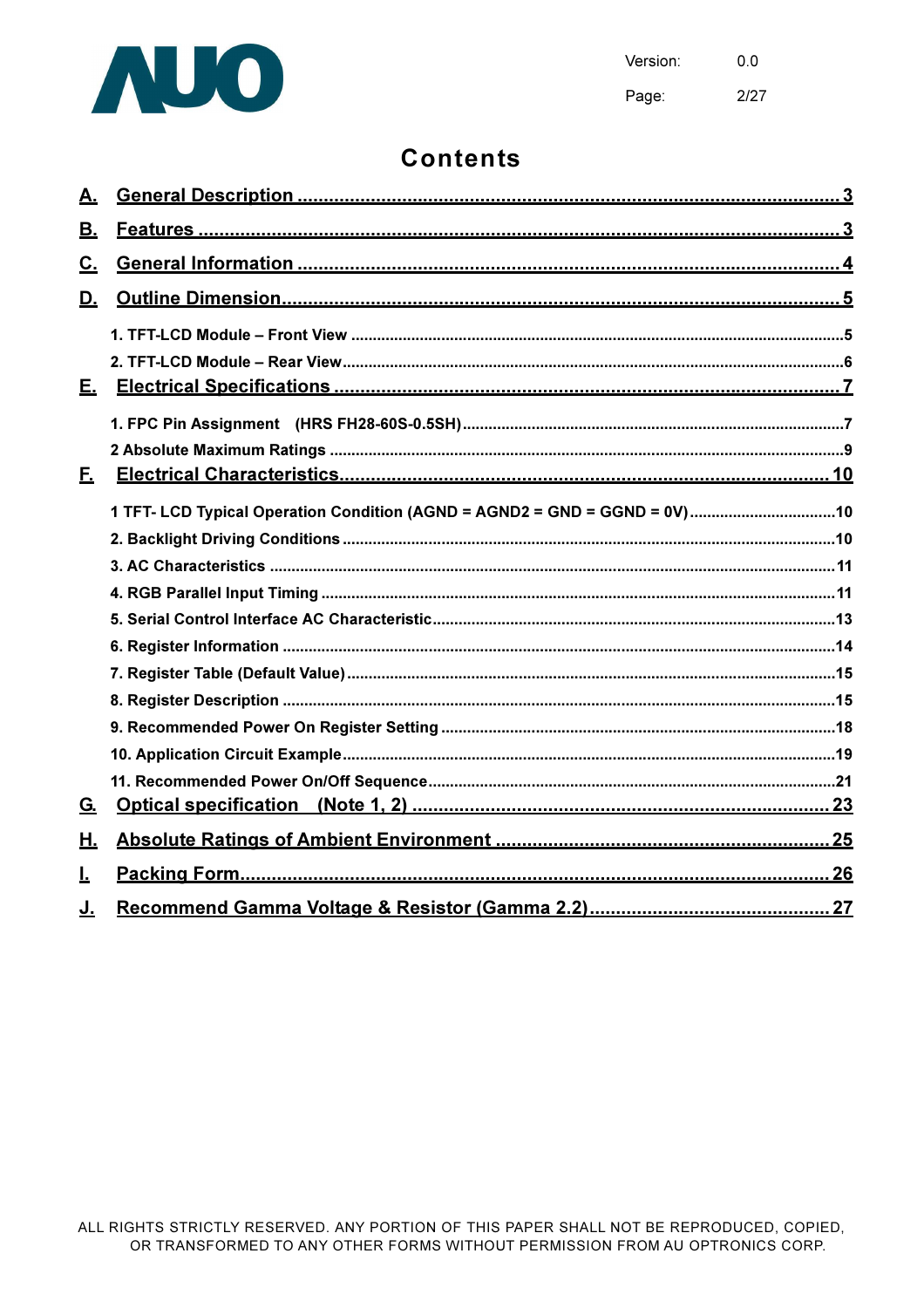

Version: 0.0 Page: 3/27

## A. General Description

A070VW04 is an amorphous transmissive type TFT (Thin Film Transistor) LCD (Liquid crystal Display). This model is composed of TFT-LCD, drive IC, FPC (flexible printed circuit), and backlight unit.The timing controller is embedded, so it is easily to design for consumer product.

#### B. Features

- $\bullet$  7-inch display size
- ! WVGA resolution and stripe dot arrangement
- $\bullet$  Built in timing controller
- **•** LED backlight
- **•** Standby mode supported
- Up/Down, Left/Right reversion selection
- ! SYNC + DE Mode
- Parallel 18/24bits interface support
- 16 M color supported
- Wide viewing angle
- RoHS compliant green design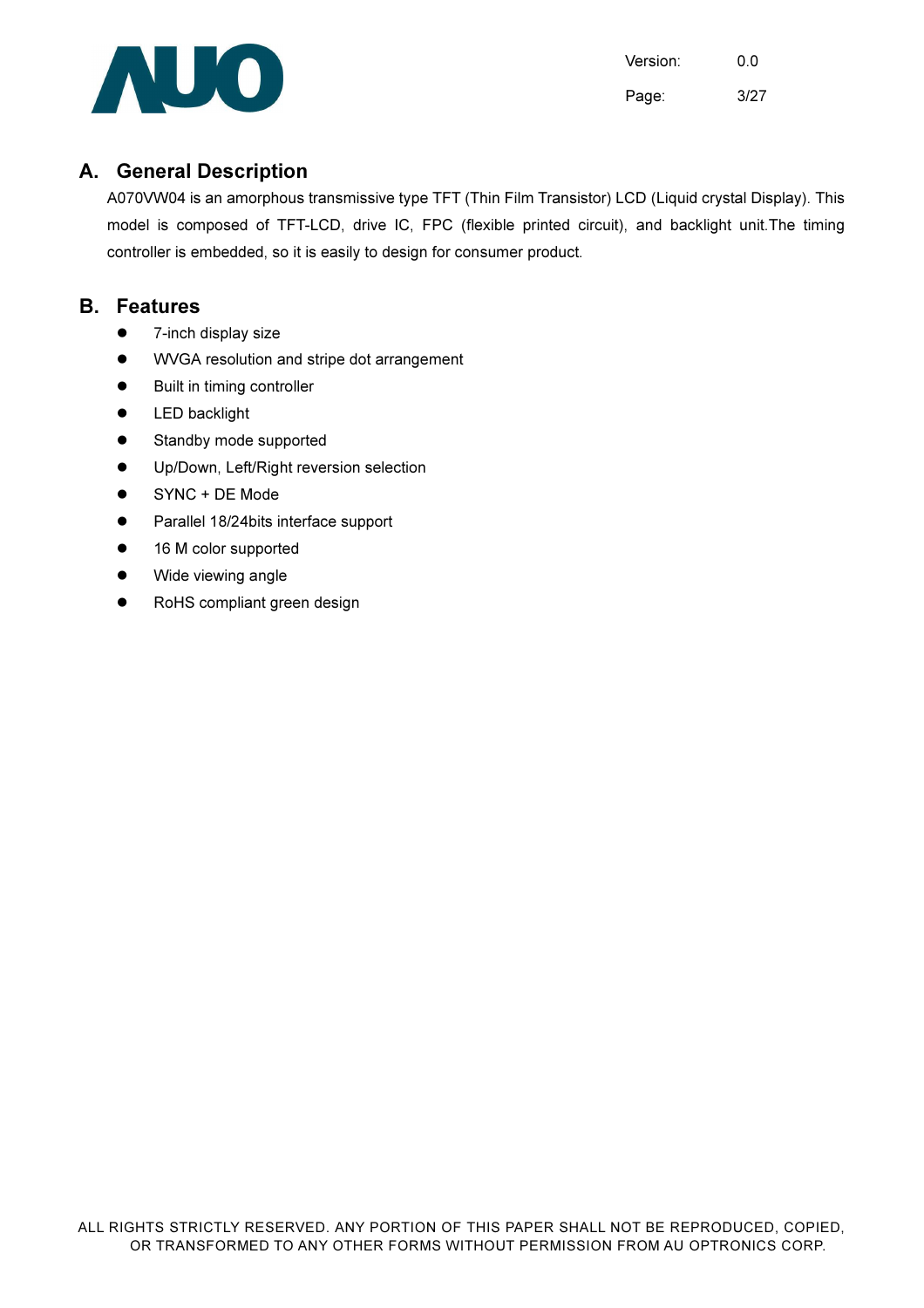

Version: 0.0 Page: 4/27

## C. General Information

| NO.            | <b>Item</b>                | Unit          | <b>Specification</b>                 | <b>Remark</b> |
|----------------|----------------------------|---------------|--------------------------------------|---------------|
|                | <b>Display Resolution</b>  | dot           | 800RGB(H)×480(V)                     |               |
| $\overline{2}$ | Active Area                | <sub>mm</sub> | 152.40(H)×91.44(V)                   |               |
| 3              | Screen Size                | inch          | 7.0(Diagonal)                        |               |
| 4              | <b>Pixel Pitch</b>         | mm.           | $0.1905(H) \times 0.1905(V)$         |               |
| 5              | <b>Color Configuration</b> |               | R. G. B. Stripe                      | Note 1        |
| 6              | <b>Color Depth</b>         |               | 16.7M Colors                         | Note 2        |
| 7              | <b>Overall Dimension</b>   | mm            | $164(H) \times 103(V) \times 5.1(T)$ | Note 3        |
| 8              | Weight                     | g             | $153.5 + 1.10%$                      |               |
| 9              | Panel surface treatment    |               | Anti-Glare                           |               |
| 10             | Display Mode               |               | Normally White                       |               |

Note 1: Below figure shows dot stripe arrangement.



Note 2: The full color display depends on 24-bit data signal (pin 4~27).

Note 3: Not include blacklight cable and FPC. Refer next page to get further information.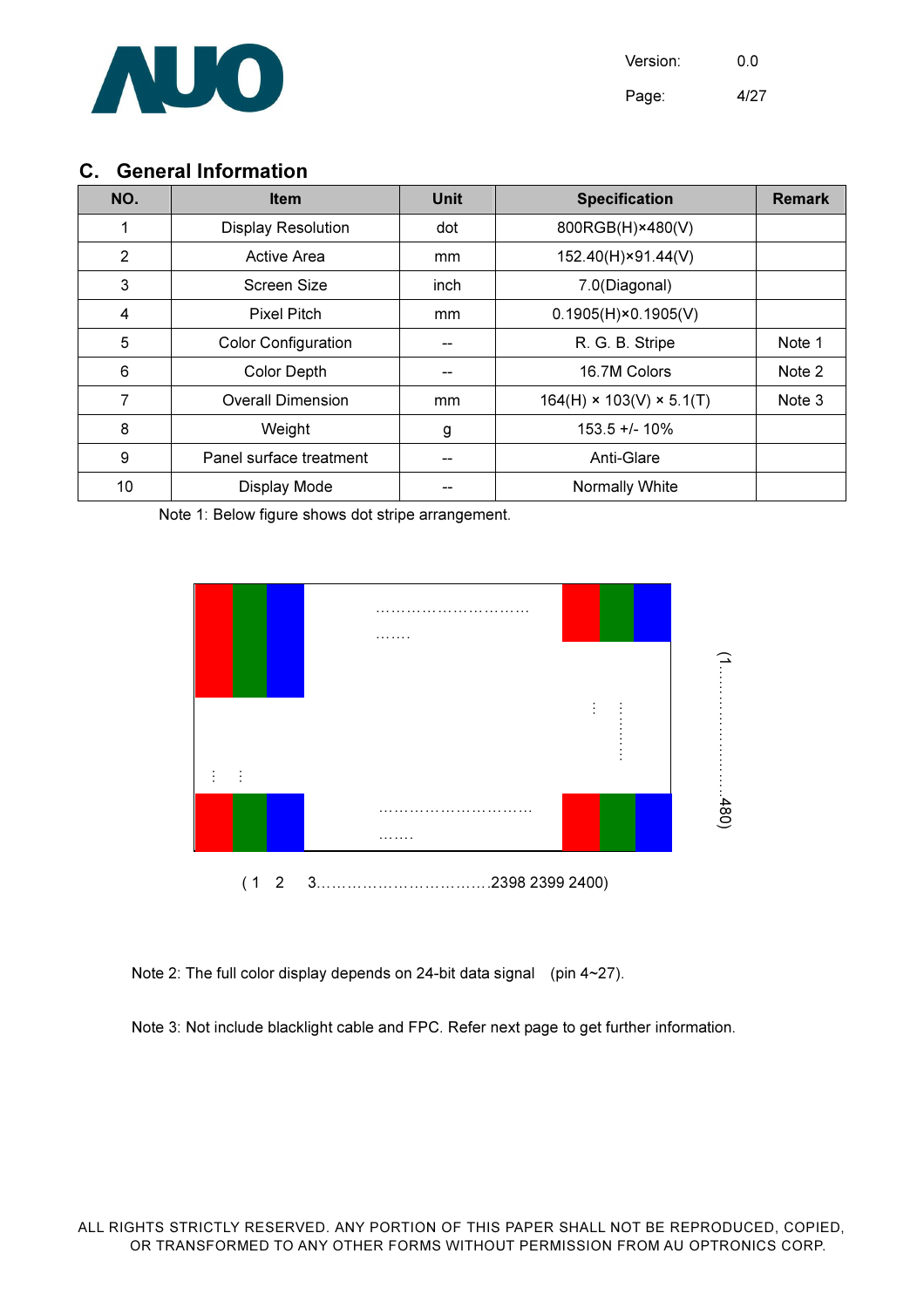

- D. Outline Dimension
	- 1. TFT-LCD Module Front View

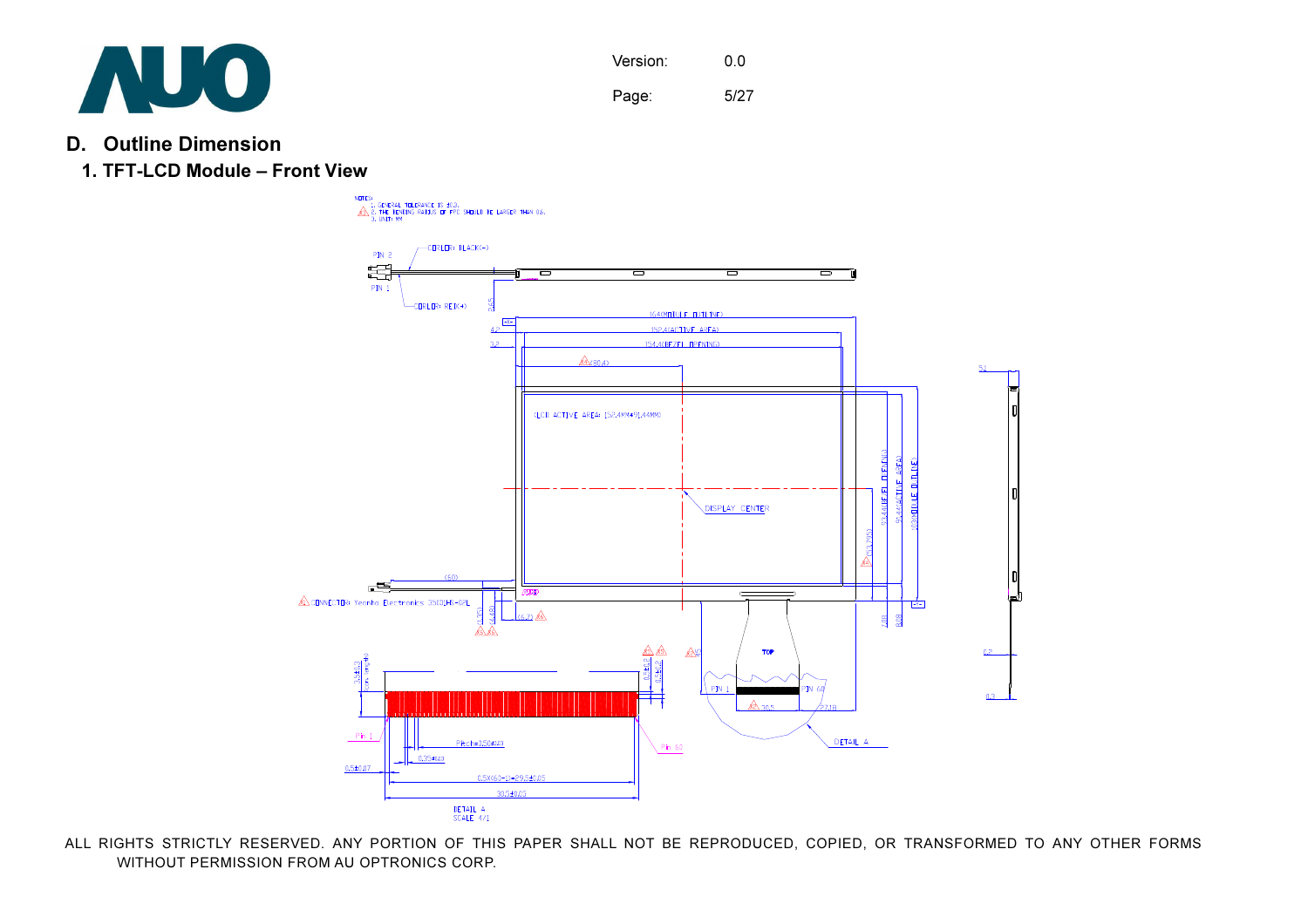

Version: 0.0 Page: 6/27

2. TFT-LCD Module – Rear View

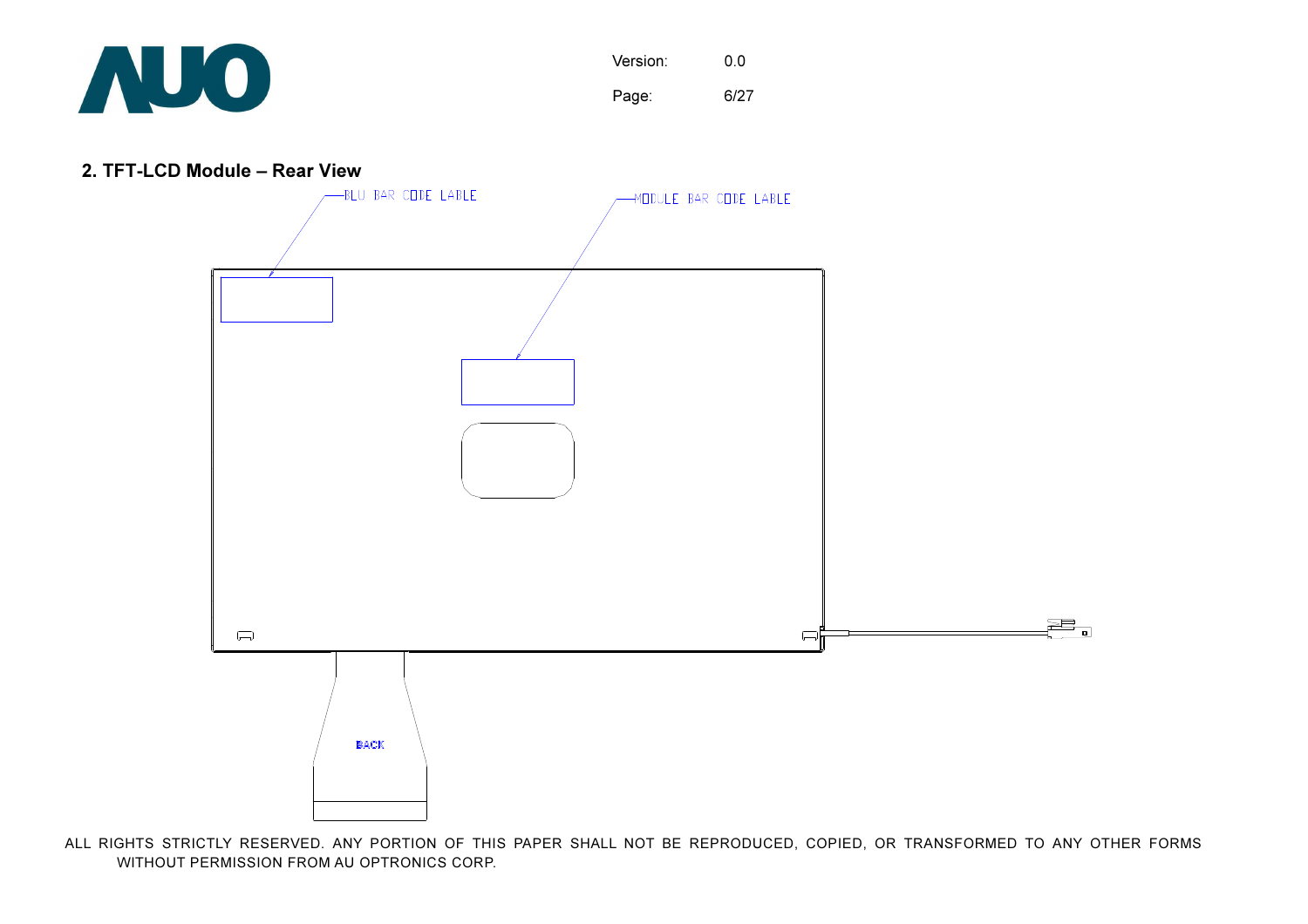

## E. Electrical Specifications

### 1. FPC Pin Assignment (HRS FH28-60S-0.5SH)

| Pin no         | <b>Symbol</b>     | <b>I/O</b>   | <b>Description</b>                       |
|----------------|-------------------|--------------|------------------------------------------|
| 1              | AGND <sub>2</sub> | P            | Analog Ground                            |
| $\overline{2}$ | AVDD <sub>2</sub> | P            | Analog Power                             |
| 3              | <b>VDD</b>        | P            | <b>Digital Power</b>                     |
| 4              | R <sub>0</sub>    | I            | Data input (LSB)                         |
| 5              | R <sub>1</sub>    | I            | Data input                               |
| 6              | R <sub>2</sub>    | I            | Data input                               |
| $\overline{7}$ | R <sub>3</sub>    | I            | Data input                               |
| 8              | R <sub>4</sub>    | I            | Data input                               |
| 9              | R <sub>5</sub>    | I            | Data input                               |
| 10             | R <sub>6</sub>    | I            | Data input                               |
| 11             | R <sub>7</sub>    | I            | Data input (MSB)                         |
| 12             | G <sub>0</sub>    | I            | Data input (LSB)                         |
| 13             | G <sub>1</sub>    | I            | Data input                               |
| 14             | G <sub>2</sub>    | I            | Data input                               |
| 15             | G <sub>3</sub>    | I            | Data input                               |
| 16             | G4                | I            | Data input                               |
| 17             | G <sub>5</sub>    | I            | Data input                               |
| 18             | G <sub>6</sub>    | I            | Data input                               |
| 19             | G7                | I            | Data input (MSB)                         |
| 20             | B <sub>0</sub>    | I            | Data input (LSB)                         |
| 21             | <b>B1</b>         | I            | Data input                               |
| 22             | <b>B2</b>         | I            | Data input                               |
| 23             | B <sub>3</sub>    | I            | Data input                               |
| 24             | B4                | I            | Data input                               |
| 25             | B <sub>5</sub>    | ı            | Data input                               |
| 26             | B <sub>6</sub>    | I            | Data input                               |
| 27             | В7                | I            | Data input (MSB)                         |
| 28             | <b>DCLK</b>       | I            | Clock input                              |
| 29             | DE                | I            | Data enable signal                       |
| 30             | <b>HSYNC</b>      | I            | Horizontal sync input. Negative polarity |
| 31             | <b>VSYNC</b>      | $\mathsf{I}$ | Vertical sync input. Negative polarity   |
| 32             | <b>SCL</b>        | I            | Serial communication clock input         |
| 33             | <b>SDA</b>        | I            | Serial communication data input          |
| 34             | <b>CSB</b>        | I            | Serial communication chip select         |
| 35             | <b>NC</b>         |              | Not connect (Please leave it open)       |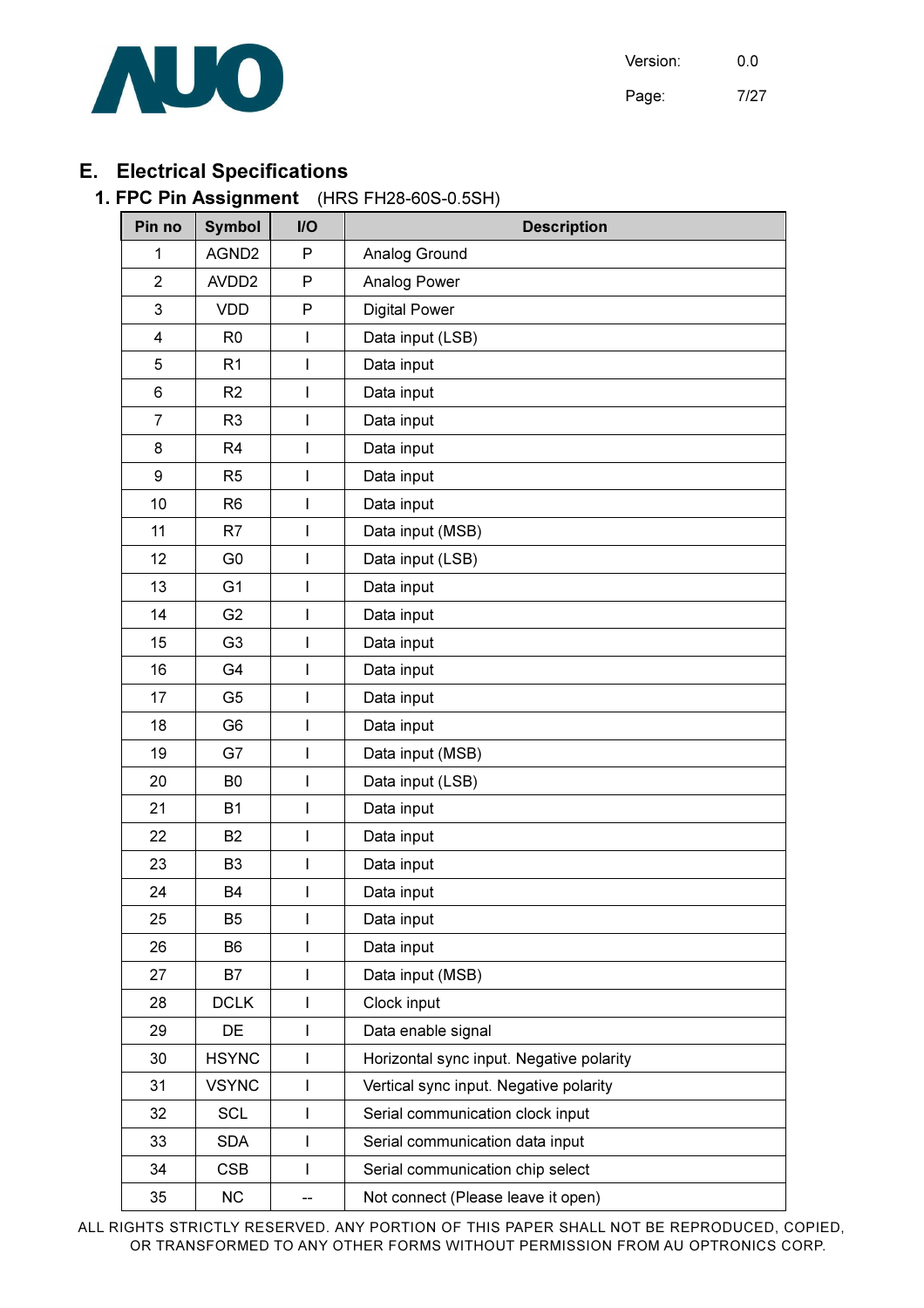

Page: 8/27

| 36 | <b>VDD</b>     | P                            | <b>Digital Power</b>                  |
|----|----------------|------------------------------|---------------------------------------|
| 37 | <b>NC</b>      |                              | Not connect (Please leave it open)    |
| 38 | <b>GND</b>     | P                            | Digital ground                        |
| 39 | AGND1          | P                            | Analog ground                         |
| 40 | AVDD1          | P                            | Analog Power                          |
| 41 | <b>VCOMin</b>  | I                            | For external VCOM DC input (Optional) |
| 42 | <b>NC</b>      | $\qquad \qquad \blacksquare$ | Not connect                           |
| 43 | <b>NC</b>      | $\overline{\phantom{a}}$     | Not connect                           |
| 44 | <b>VCOM</b>    | O                            | connect a capacitor                   |
| 45 | V10            | P                            | Gamma correction voltage reference    |
| 46 | V <sub>9</sub> | P                            | Gamma correction voltage reference    |
| 47 | V <sub>8</sub> | P                            | Gamma correction voltage reference    |
| 48 | V <sub>7</sub> | P                            | Gamma correction voltage reference    |
| 49 | V <sub>6</sub> | P                            | Gamma correction voltage reference    |
| 50 | V <sub>5</sub> | P                            | Gamma correction voltage reference    |
| 51 | V <sub>4</sub> | P                            | Gamma correction voltage reference    |
| 52 | V <sub>3</sub> | P                            | Gamma correction voltage reference    |
| 53 | V <sub>2</sub> | P                            | Gamma correction voltage reference    |
| 54 | V <sub>1</sub> | P                            | Gamma correction voltage reference    |
| 55 | <b>NC</b>      | $\blacksquare$               | Not connect                           |
| 56 | <b>VGH</b>     | P                            | Positive power for TFT                |
| 57 | <b>GVCC</b>    | P                            | <b>Digital Power</b>                  |
| 58 | <b>VGL</b>     | P                            | Negative power for TFT                |
| 59 | <b>GGND</b>    | $\mathsf{P}$                 | Digital Ground                        |
| 60 | CAP            | $\mathsf{C}$                 | Connected to a capacitor              |

I: Input pin; P: Power pin; G: Ground pin; C: capacitor pin

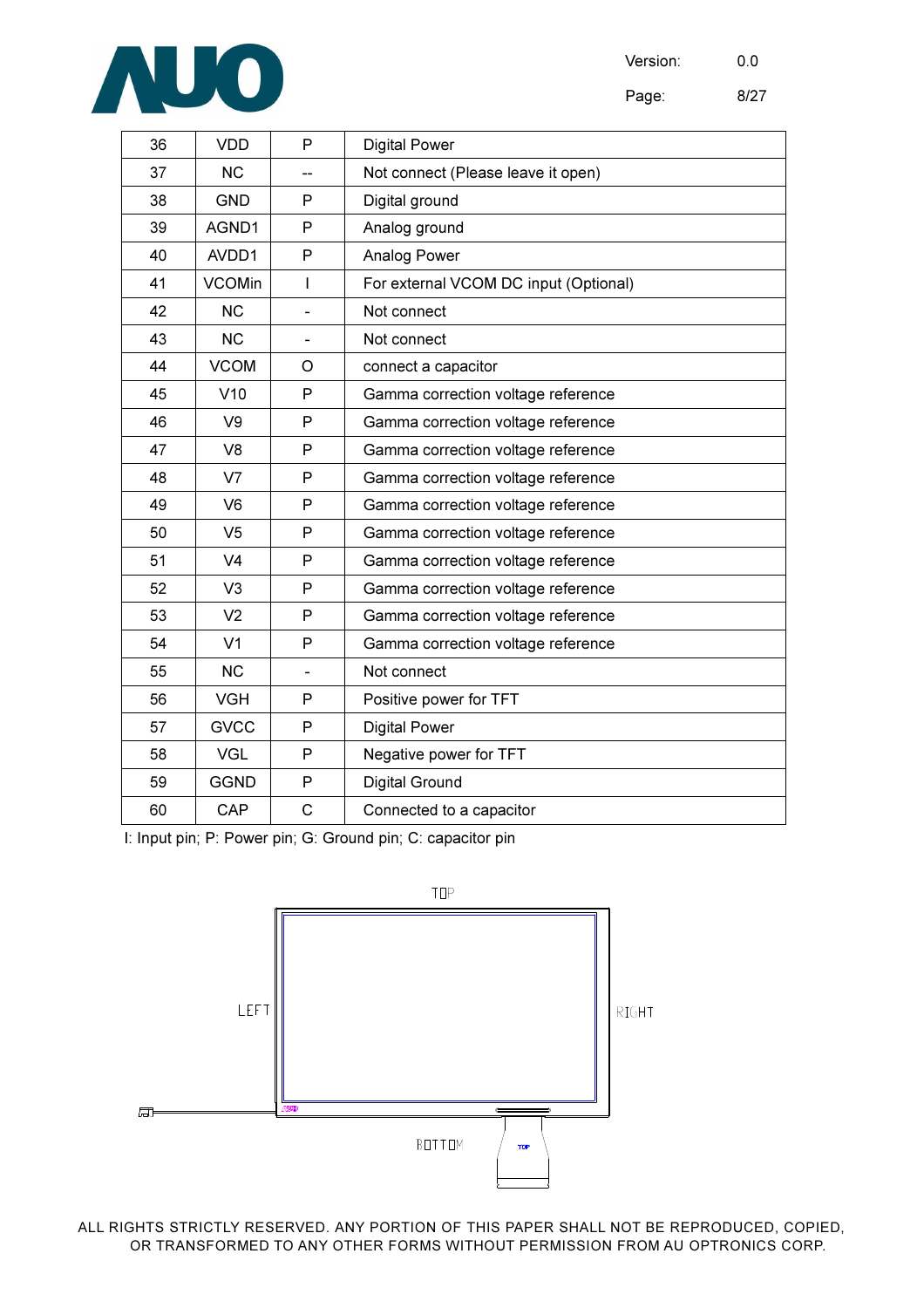

Page: 9/27

#### 2 Absolute Maximum Ratings

| <b>Item</b>             | <b>Symbol</b>     | <b>Condition</b> | Min.        | Max.          | <b>Unit</b>          | <b>Remark</b> |  |
|-------------------------|-------------------|------------------|-------------|---------------|----------------------|---------------|--|
|                         | <b>VCC</b>        | $GND=0$          | $-0.5$      | 5             | $\vee$               | Note 1        |  |
|                         | AVDD 1            | $AGND1=0$        |             |               |                      |               |  |
|                         | AVDD <sub>2</sub> | AGND2=0          | $-0.5$      | 15            | V                    | Note 1        |  |
| Power voltage           | <b>VGH</b>        |                  | $-0.3$      | 40            | $\vee$               | Note 1        |  |
|                         | <b>VGL</b>        | $GGND = 0$       | $-20$       | 0.3           | $\vee$               | Note 1        |  |
|                         | <b>VGH-VGL</b>    |                  | --          | 40            | V                    | Note 1        |  |
| Input Signal<br>Voltage | $V_{1}$           |                  | $-0.3$      | $V_{CC}$ +0.3 | $\vee$               | Note 1        |  |
| Operating               |                   |                  | $\mathbf 0$ |               | $\mathrm{C}^{\circ}$ | Ambient       |  |
| temperature             | Topa              |                  |             | 60            |                      | Temperature   |  |
| Storage                 |                   |                  | $-10$       | 70            |                      | Ambient       |  |
| temperature             | Tstg              |                  |             |               | $^{\circ}C$          | Temperature   |  |

Note 1: Functional operation should be restricted under normal ambient temperature.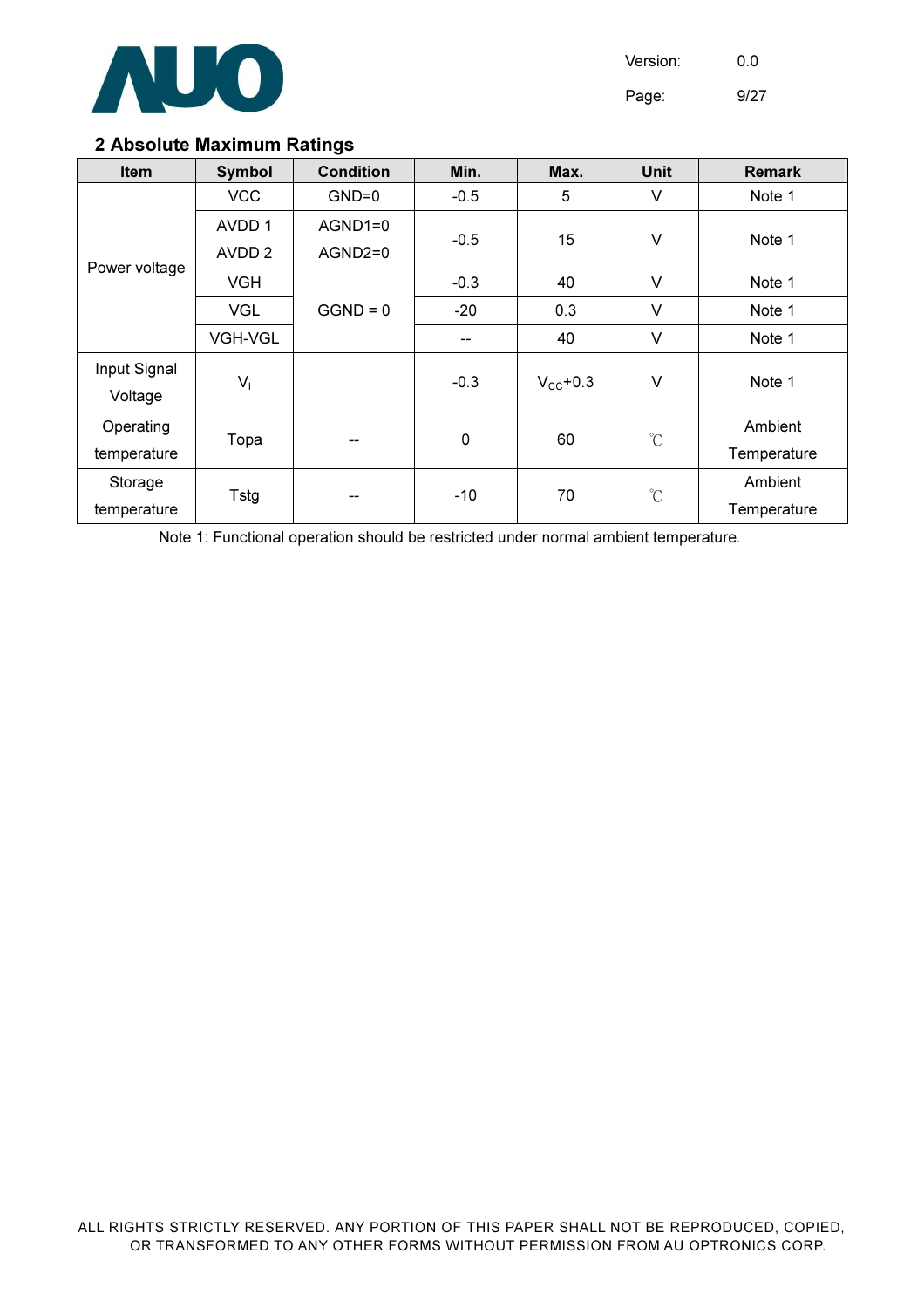

## F. Electrical Characteristics

The following items are measured under stable condition and suggested application circuit.

|             |                 |                    |              | $\cdots$ Lob Typical operation condition (Achb | <b>AVIIVE</b> |             |                   |
|-------------|-----------------|--------------------|--------------|------------------------------------------------|---------------|-------------|-------------------|
| <b>ITEM</b> |                 | Symbol             | MIN.         | TYP.                                           | MAX.          | <b>UNIT</b> | <b>Remark</b>     |
|             |                 | <b>VDD</b>         | 3.1          | 3.3                                            | 3.6           | $\vee$      | Note <sub>3</sub> |
|             |                 | $I_{VDD}$          | --           | 15                                             | 20            | mA          | $Pin3 + Pin36$    |
|             |                 | AVDD 1             | 10.5         | 11                                             | 11.5          | $\vee$      |                   |
|             |                 | AVDD <sub>2</sub>  |              |                                                |               |             | Note3             |
|             |                 | <b>AVDD</b>        |              | 10                                             | 20            | mA          | $Pin2 + Pin40$    |
|             | Power supply    | <b>GVCC</b>        | 3.1          | 3.3                                            | 3.6           | V           | Note3             |
|             |                 | $I_{\text{GVCC}}$  | --           | 0.08                                           | 0.15          | mA          | Pin <sub>57</sub> |
|             |                 | <b>VGH</b>         | 17.5         | 18                                             | 18.5          | $\vee$      | Note3             |
|             |                 | $I_{\mathsf{VGH}}$ |              | 0.35                                           | 0.5           | mA          | Pin <sub>56</sub> |
|             |                 | <b>VGL</b>         | $-7.5$       | $-7$                                           | $-6.5$        | $\vee$      | Note3             |
|             |                 | $I_{\mathsf{VGL}}$ | --           | 0.35                                           | 0.5           | mA          | Pin <sub>58</sub> |
| Input       | H Level         | $V_{IH}$           | $0.7V_{CC}$  | $\qquad \qquad \blacksquare$                   | $V_{\rm CC}$  | V           |                   |
| Signal      | L Level         | $V_{IL}$           | <b>GND</b>   | $\blacksquare$                                 | $0.3V_{CC}$   | V           |                   |
|             | Input Reference | $V1 \sim V5$       | AVDD/2       | $\overline{\phantom{a}}$                       | $AVDD-1$      | $\vee$      |                   |
| Voltage     |                 | $V6 \sim V10$      | $\mathbf{1}$ | $\overline{\phantom{a}}$                       | AVDD/2        | $\vee$      |                   |
| <b>VCOM</b> |                 | $V_{CDC}$          | 3.3          | 3.6                                            | 3.9           | $\vee$      | Note 1            |

#### 1 TFT- LCD Typical Operation Condition (AGND = AGND2 = GND = GGND = 0V)

Note1: Above every operation range is based on stable operation from suggested application circuit.

Note2: Based on recommended Gamma 2.2 voltage.

Note3: Typical current test pattern



## 2. Backlight Driving Conditions

| <b>Parameter</b>            | Symbol         | Min.   | Typ. | Max. | Unit | <b>Remark</b> |
|-----------------------------|----------------|--------|------|------|------|---------------|
| <b>LED lightbar Current</b> |                | 120    | 140  | 160  | mA   | $- - -$       |
| LED light bar Voltage       | V <sub>L</sub> | ---    | ---  | 12   |      | $- - -$       |
| <b>LED Life Time</b>        |                | 10.000 | ---  | ---  | Hr   | Note 2, 3     |

Note 1: The LED driving condition is defined for LED module (21 LED).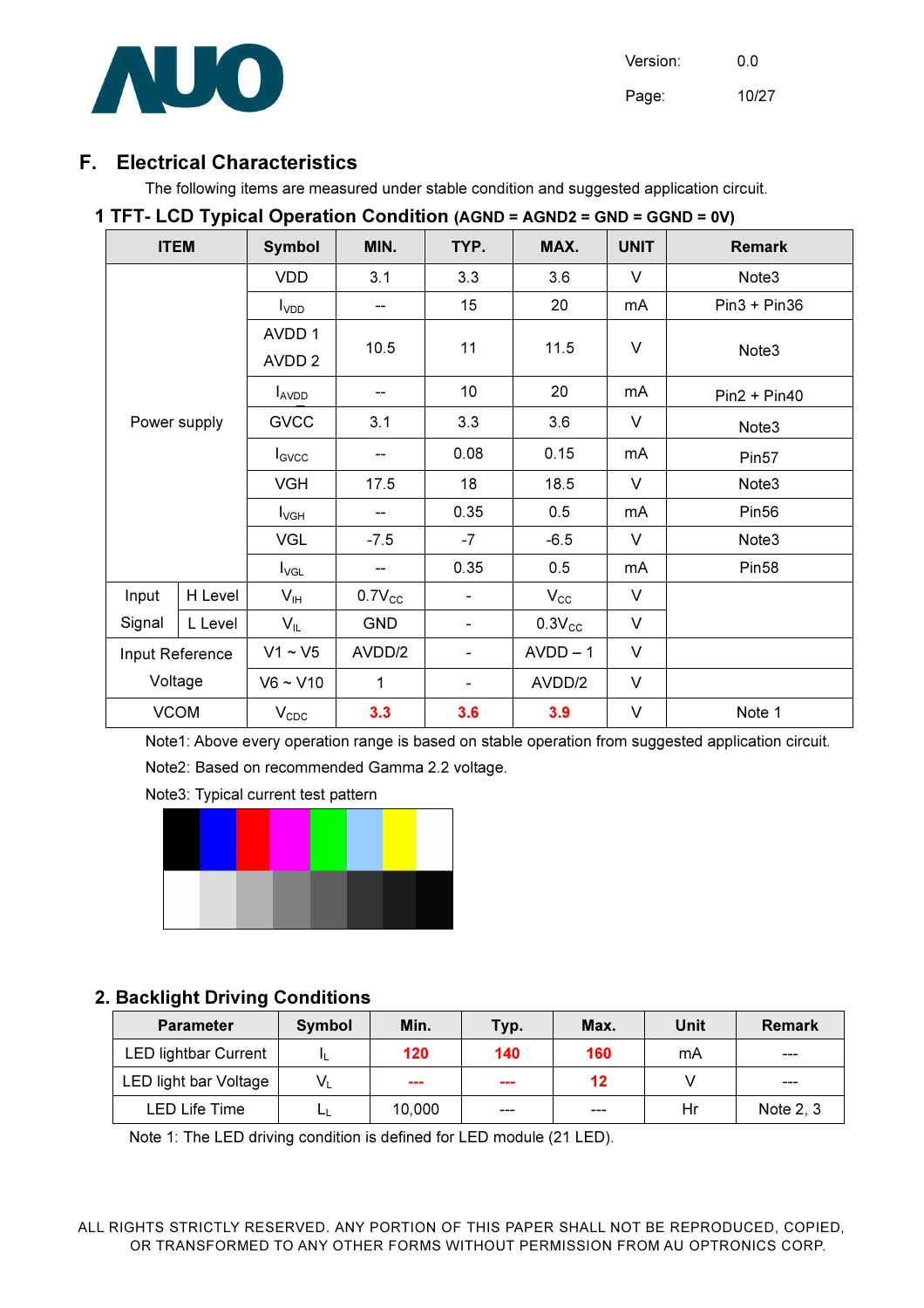

Page: 11/27



Note 2: Define "LED Lifetime": brightness is decreased to 50% of the initial value. LED Lifetime is restricted under normal condition, ambient temperature =  $25^{\circ}$  and LED lightbar voltage = 12V. Note 3: If it uses larger LED lightbar voltage more than 12V, it maybe decreases the LED lifetime.

#### 3. AC Characteristics

| <b>PARAMETER</b>        | <b>SYMBOL</b>                                 | <b>CONDITIONS</b> | MIN.           | TYP. | MAX.                     | <b>UNIT</b> |
|-------------------------|-----------------------------------------------|-------------------|----------------|------|--------------------------|-------------|
| Clock High time         | <b>T</b> <sub>WCL</sub>                       |                   | 8              |      |                          | ns          |
| Clock Low time          | $\mathsf{T}_{\mathsf{WCH}}$                   |                   | 8              |      | $\overline{\phantom{0}}$ | ns          |
| Clock rising time       | $\mathsf{T}_{\mathsf{RCLK}}$                  |                   | ۰              |      | 1                        | ns          |
| Clock falling time      | $T_{\scriptsize\textsf{ACK}}$                 |                   |                |      | 1                        | ns          |
| Hsync setup time        | $\mathsf{T}_{\mathsf{H}\mathsf{S}\mathsf{U}}$ |                   | 5              |      |                          | ns          |
| Hsync hold time         | $\mathsf{T}_{\mathsf{HHD}}$                   |                   | 10             |      |                          | ns          |
| Vsync setup time        | $T_{\rm VSU}$                                 |                   | 0              |      |                          | ns          |
| Vsync hold time         | T <sub>VHD</sub>                              |                   | $\overline{2}$ |      |                          | ns          |
| Data setup time         | $T_{DSU}$                                     |                   | 5              |      |                          | ns          |
| Data hold time          | T <sub>DHD</sub>                              |                   | 10             |      |                          | ns          |
| Data enable set-up time | $T_{ESU}$                                     |                   | $\overline{4}$ |      |                          | ns          |
| Data enable hold time   | ${\mathsf T}_{\mathsf{EHD}}$                  |                   | $\overline{2}$ |      |                          | ns          |





### 4. RGB Parallel Input Timing

#### a. Horizontal Timing

| <b>PARAMETER</b> | <b>SYMBOL</b> | <b>CONDITIONS</b> | MIN. | <b>ITYP.</b> | <b>IMAX</b> | <b>UNIT</b> |
|------------------|---------------|-------------------|------|--------------|-------------|-------------|
| DCLK frequency   | <b>F</b> DCLK |                   | 25   | 33           | 40          | <b>MHz</b>  |
| DCLK period      | <b>DCLK</b>   |                   | 25   | 30.3         | 40          | ns          |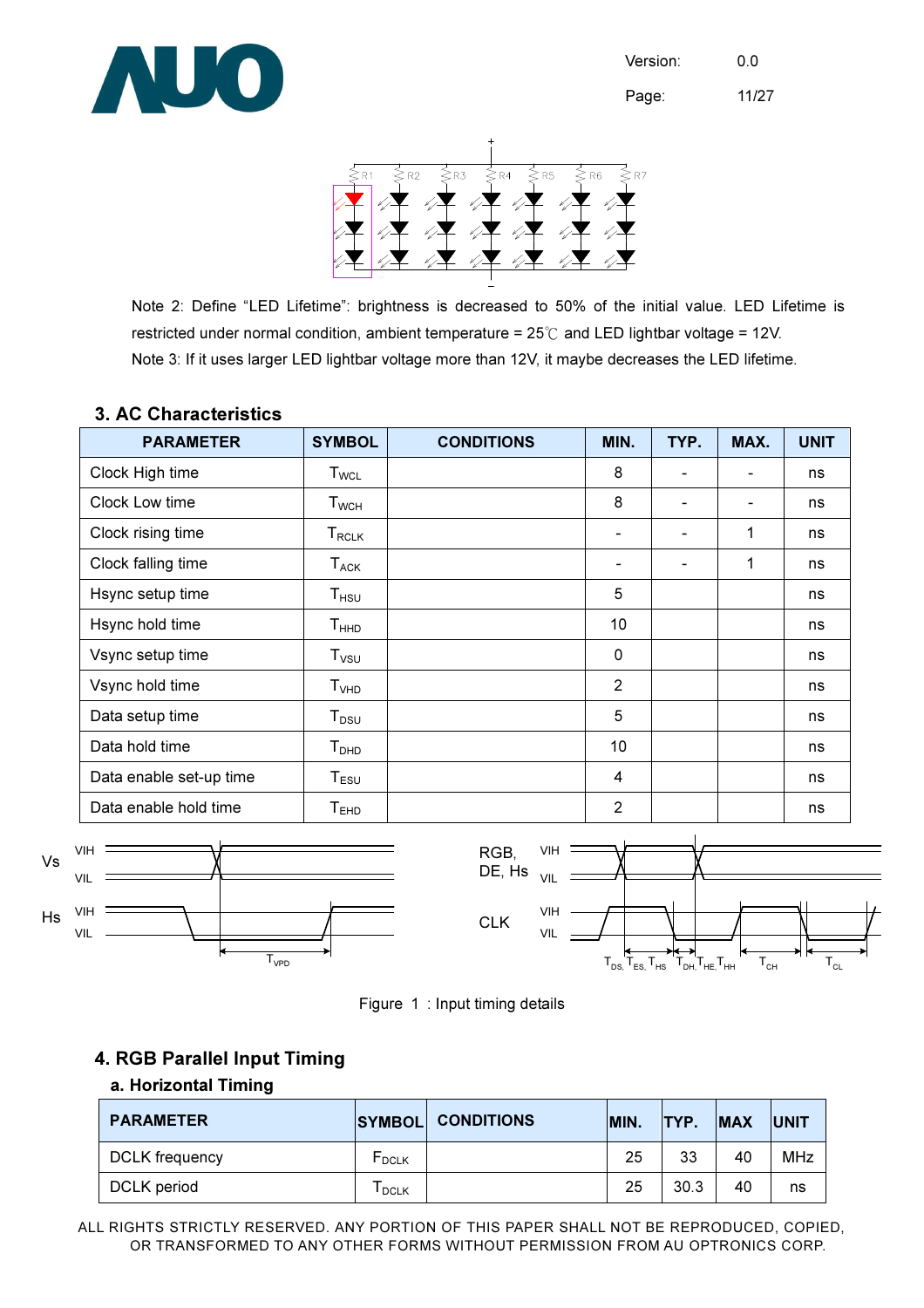

Page: 12/27

PARAMETER SYMBOL CONDITIONS MIN. TYP. MAX UNIT

| Hsync Period (= $T_{HD}$ + $T_{HBL}$ )                   | Tн                         |                  | 986 | 1056 | 1183 | <b>DCLK</b> |
|----------------------------------------------------------|----------------------------|------------------|-----|------|------|-------------|
| Active Area                                              | Т <sub>нр</sub>            |                  |     | 800  |      | <b>DCLK</b> |
| Horizontal blanking (= $T_{HF}$ +<br>${\sf T}_{\sf HE})$ | Т <sub>нв∟</sub>           |                  | 186 | 256  | 383  | <b>CLK</b>  |
| Hsync front porch                                        | $\mathsf{T}_{\mathsf{HF}}$ |                  |     | 40   |      | <b>CLK</b>  |
| Delay from Hsync to 1 <sup>st</sup> data input           |                            | Function of      | 146 | 216  | 343  |             |
| $(= T_{HW} + T_{HB})$                                    | $\mathsf{T}_{\mathsf{HE}}$ | HDL[50] settings |     |      |      | <b>DCLK</b> |
| Hsync pulse width                                        | $\mathsf{T}_{\mathsf{HW}}$ |                  | 1   | 128  | 136  | <b>CLK</b>  |
| Hsync back porch                                         | $\mathsf{T}_{\mathsf{HB}}$ |                  | 10  | 88   | 342  | <b>CLK</b>  |

#### b. Vertical Timing

| <b>PARAMETER</b>                       | <b>SYMBOL</b>               | <b>CONDITIONS</b>               | MIN. | TYP. | MAX.                     | <b>UNIT</b> |
|----------------------------------------|-----------------------------|---------------------------------|------|------|--------------------------|-------------|
| Vsync period $(=T_{VD} + T_{VBL})$     | $T_{V}$                     |                                 | 497  | 505  | 512                      | Th          |
| Active lines                           | T <sub>VD</sub>             |                                 |      | 480  |                          | Th          |
| Vertical blanking $(=T_{VF} + T_{VE})$ | $\mathsf{T}_{\mathsf{VBL}}$ |                                 | 17   | 25   | 32                       | Th          |
| Vsync front porch                      | $T_{VF}$                    |                                 |      | 1    |                          | Th          |
| GD start pulse delay                   | $T_{VE}$                    | Function of<br>VDL[30] settings | 16   | 24   | 31                       | <b>HS</b>   |
| Vsync pulse width                      | <b>T</b> <sub>ww</sub>      |                                 | 1    | 3    | 16                       | Th          |
| Hsync/ Vsync phase shift               | $T_{VPD}$                   |                                 | 2    | 320  | $\overline{\phantom{0}}$ | <b>CLK</b>  |

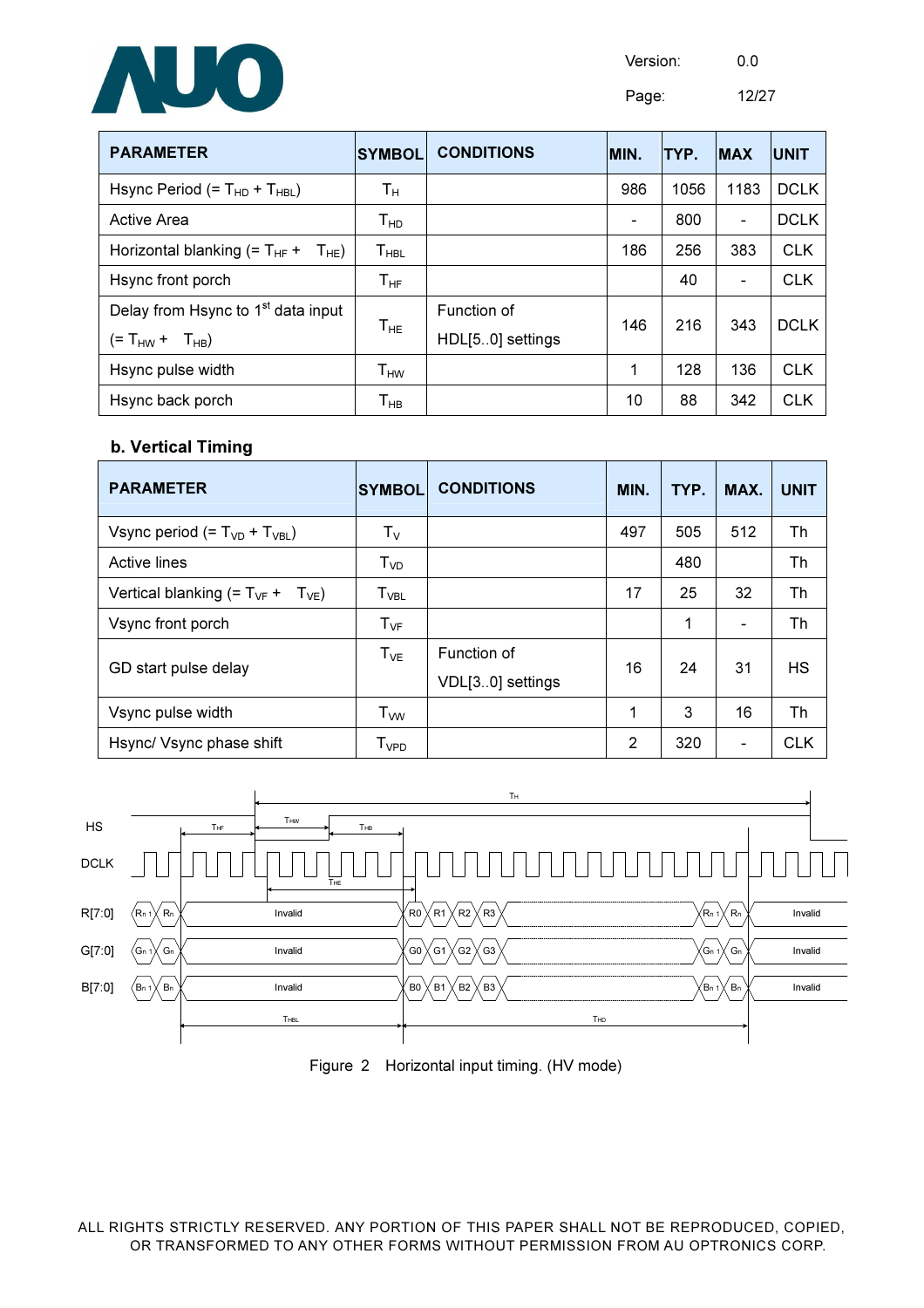

Page: 13/27



Figure 3: Horizontal input timing. (DE mode)



Figure 5: Vertical timing. (DE mode)

### 5. Serial Control Interface AC Characteristic

| <b>PARAMETER</b>        | <b>SYMBOL</b>               | <b>CONDITIONS</b> | MIN. | TYP. | MAX. | <b>UNIT</b> |
|-------------------------|-----------------------------|-------------------|------|------|------|-------------|
| Serial clock            | ${\sf T}_{\sf SCK}$         |                   | 320  |      |      | ns          |
| SCL pulse duty          | ${\sf T}_{\sf scw}$         |                   | 40   | 50   | 60   | $\%$        |
| Serial data setup time  | $T_{\text{IST}}$            |                   | 120  |      |      | ns          |
| Serial data hold time   | $T_{\sf IHD}$               |                   | 120  |      |      | ns          |
| Serial clock high/low   | $T_{SSW}$                   |                   | 120  |      |      | ns          |
| CSB setup time          | $\mathsf{T}_{\mathsf{CST}}$ |                   | 120  |      |      | ns          |
| CSB hold time           | $\mathsf{T}_{\mathsf{CHD}}$ |                   | 120  |      |      | ns          |
| Chip select distinguish | $T_{CD}$                    |                   | 1    |      |      | <b>us</b>   |
| Delay from CSB to VSYNC | $T_{CV}$                    |                   | 1    |      |      | <b>us</b>   |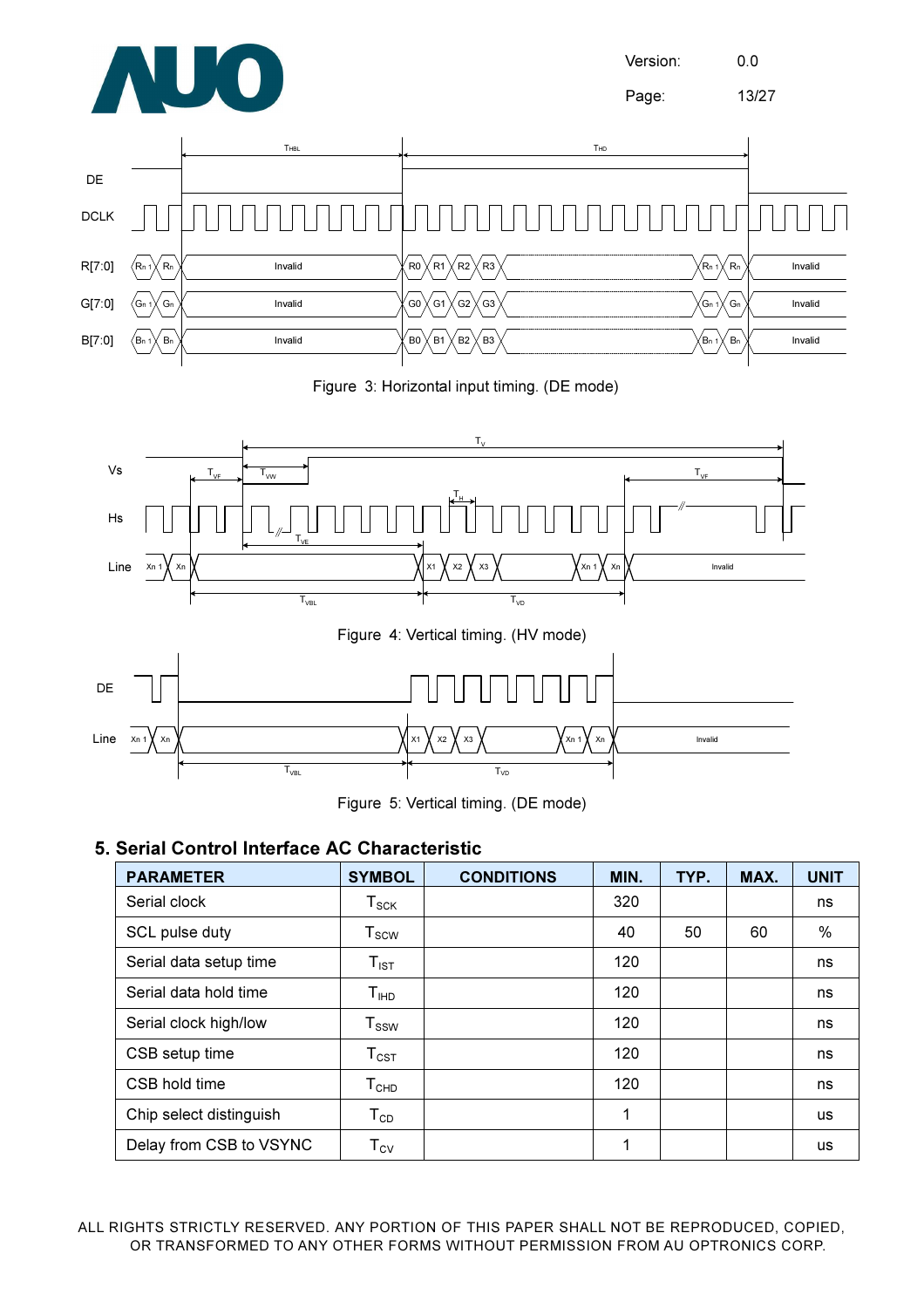



Figure 6 : AC serial interface write mode timing

#### 6. Register Information

There is a total of 6 registers each containing several parameters. For a detailed description of the parameters refer to register table.The serial register has read/write function. D[15:12] are the register address, D[11] defines the read or write mode and D[10:0] are the data.



#### Figure 7: Serial interface write sequence

- 1. At power-on, the default values specified for each parameter are taken.
- 2. If less than 16-bit data are read during the CS low time period, the data is cancelled.
	- a. The write operation is cancelled.
- 3. All items are set at the falling edge of the vertical sync, except R0[1:0].
- 4. When GRB is activated through the serial interface, all registers are cleared, except the GRB value.
- 5. The register setting values are valid when VCC already goes to high and after VSYNC starts.
- 6. It is suggested that VSYNC, HSYNC, DCLK always exists in the same time. But if HSYNC, DCLK stops, only VSYNC operating, the register setting is still valid.
- 7. If the chip goes to standby mode, the register value will still keep. MCU can wake up the chip only by changing standby mode value from low to high.
- 8. The register setting values are rewritten by the influence of static electricity, a noise, etc. to unsuitable value, incorrect operating may occur. It is suggested that the SPI interface will setup as frequently as possible.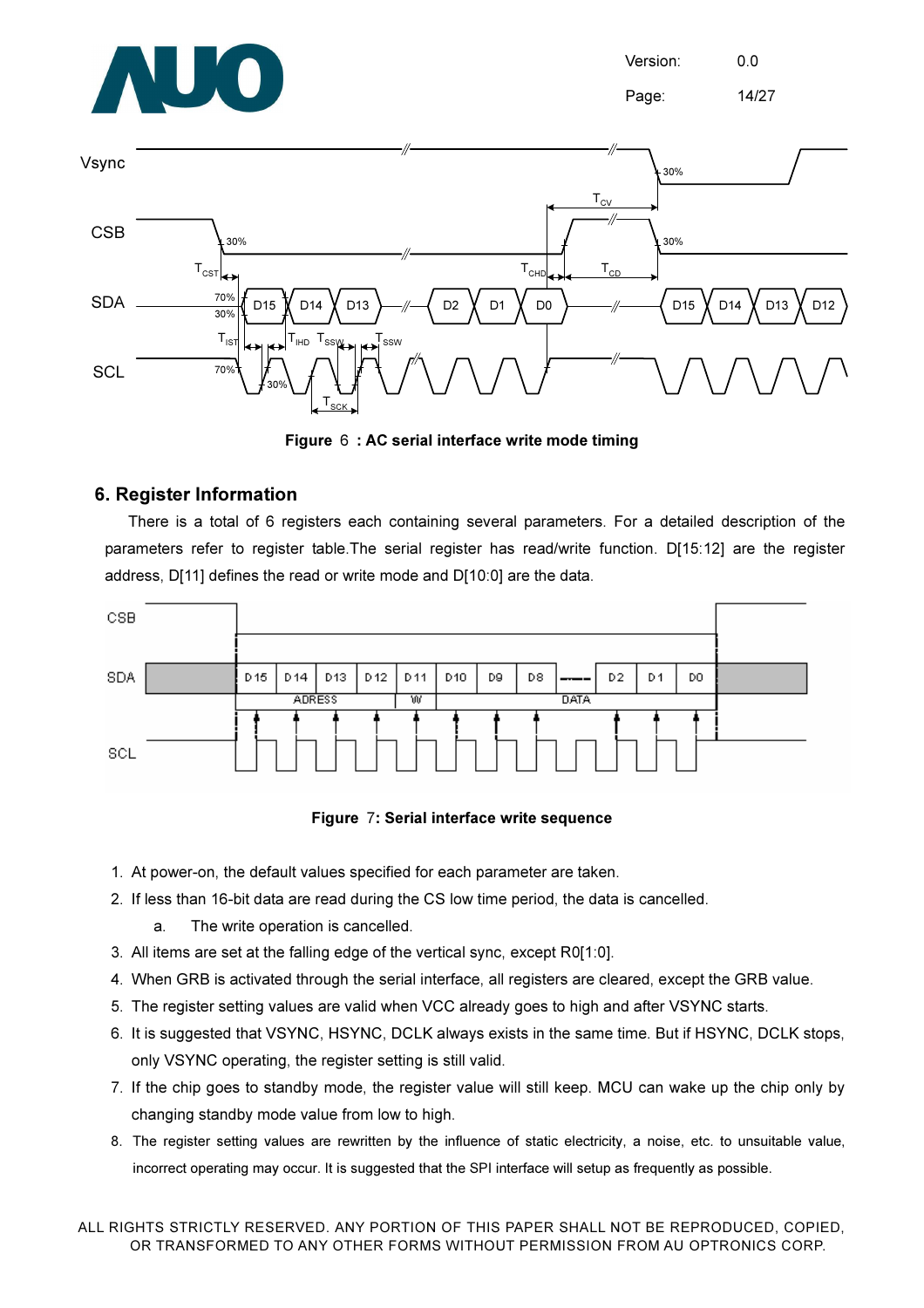

Page: 15/27

### 7. Register Table (Default Value)

| Reg            |                     |             | <b>ADDRESS</b> |          | $\cdot$<br>W |                 |                | $\overline{\phantom{a}}$ |                                            |                             | <b>DATA</b>    |                   |                |                |                   |                   |
|----------------|---------------------|-------------|----------------|----------|--------------|-----------------|----------------|--------------------------|--------------------------------------------|-----------------------------|----------------|-------------------|----------------|----------------|-------------------|-------------------|
| No.            | D15 D14 D13 D12 D11 |             |                |          |              | D <sub>10</sub> | D <sub>9</sub> | D <sub>8</sub>           | D <sub>7</sub>                             | D <sub>6</sub>              | D <sub>5</sub> | D <sub>4</sub>    | D <sub>3</sub> | D <sub>2</sub> | D <sub>1</sub>    | D <sub>0</sub>    |
| R <sub>0</sub> | 0                   | $\mathbf 0$ | $\mathbf 0$    | 0        | 0            |                 | (01)           | (01)                     |                                            | (1)                         | U/D<br>(0)     | <b>SHL</b><br>(1) | (1)            | (0)            | <b>GRB</b><br>(1) | <b>STB</b><br>(1) |
| R <sub>1</sub> | $\Omega$            | $\mathbf 0$ | $\mathbf 0$    | 1        | 0            | X               | (01)           |                          | VCOM M<br><b>VCOM LVL</b><br>(2Fh)<br>(01) |                             |                |                   |                |                |                   |                   |
| R <sub>2</sub> | $\Omega$            | 0           | 1              | $\Omega$ | 0            | X               | X              | X                        | <b>HDL(80h)</b>                            |                             |                |                   |                |                |                   |                   |
| R <sub>3</sub> | 0                   | 0           |                |          | 0            | X               | X              | (0)                      | (0)                                        | (0)                         | (0)            | (0)               | VDL(1000)      |                |                   |                   |
| R <sub>4</sub> | 0                   |             | $\mathbf 0$    | 0        | 0            | X               | X              | (0)                      | (0)                                        | (00)                        |                | (1)               | (1111)         |                |                   |                   |
| R <sub>6</sub> | 0                   | 1           | 1              | 0        | 0            | X               | 0              | (1)                      | (1)                                        | EnGB12 EnGB11 EnGB10<br>(1) | (0)            | (0)               | EnGB5<br>(1)   | EnGB4<br>(1)   | EnGB3<br>(1)      | (0)               |

X : Reserved, please set to "0".

## 8. Register Description

#### R0 settings

| <b>Address</b> | <b>Bit</b> |                        | <b>Description</b>                    |    |  |  |
|----------------|------------|------------------------|---------------------------------------|----|--|--|
| 0000           | [100]      | <b>Bits 10-9</b>       | AUO Internal Use                      | 01 |  |  |
|                |            | <b>Bits 8-7</b>        | AUO Internal Use                      | 01 |  |  |
|                |            | Bit <sub>6</sub>       | AUO Internal Use                      |    |  |  |
|                |            | Bit5 (U/D)             | Vertical shift direction selection.   | 0  |  |  |
|                |            | Bit4 (SHL)             | Horizontal shift direction selection. |    |  |  |
|                |            | Bit <sub>3</sub>       | <b>AUO Internal Use</b>               |    |  |  |
|                |            | Bit <sub>2</sub>       | <b>AUO Internal Use</b>               | 0  |  |  |
|                |            | Bit1 (GRB)             | Global reset.                         |    |  |  |
|                |            | Bit <sub>0</sub> (STB) | Standby mode setting.                 |    |  |  |

| Bit <sub>5</sub> | U/D function                                                                                                     |
|------------------|------------------------------------------------------------------------------------------------------------------|
|                  | Scan down; First line=Gn $\rightarrow$ Gn-1 $\rightarrow$ $\rightarrow$ G2 $\rightarrow$ Last line=G1. (default) |
|                  | Scan up; First line=G1 $\rightarrow$ G2 $\rightarrow$ $\rightarrow$ Gn-1 $\rightarrow$ Last line=Gn.             |

| Bit4 | <b>SHL function</b>                                                                                       |
|------|-----------------------------------------------------------------------------------------------------------|
|      | Shift left; First data=Y600 $\rightarrow$ Y601 $\rightarrow$ $\rightarrow$ Y2 $\rightarrow$ Last data=Y1. |
|      | Shift right: First data=Y1→ Y2 →  → Y600 → Last data=Y600. (default)                                      |

| Bit1 | <b>GRB</b> function                                            |
|------|----------------------------------------------------------------|
|      | The controller is reset. Reset all registers to default value. |
|      | Normal operation. (default)                                    |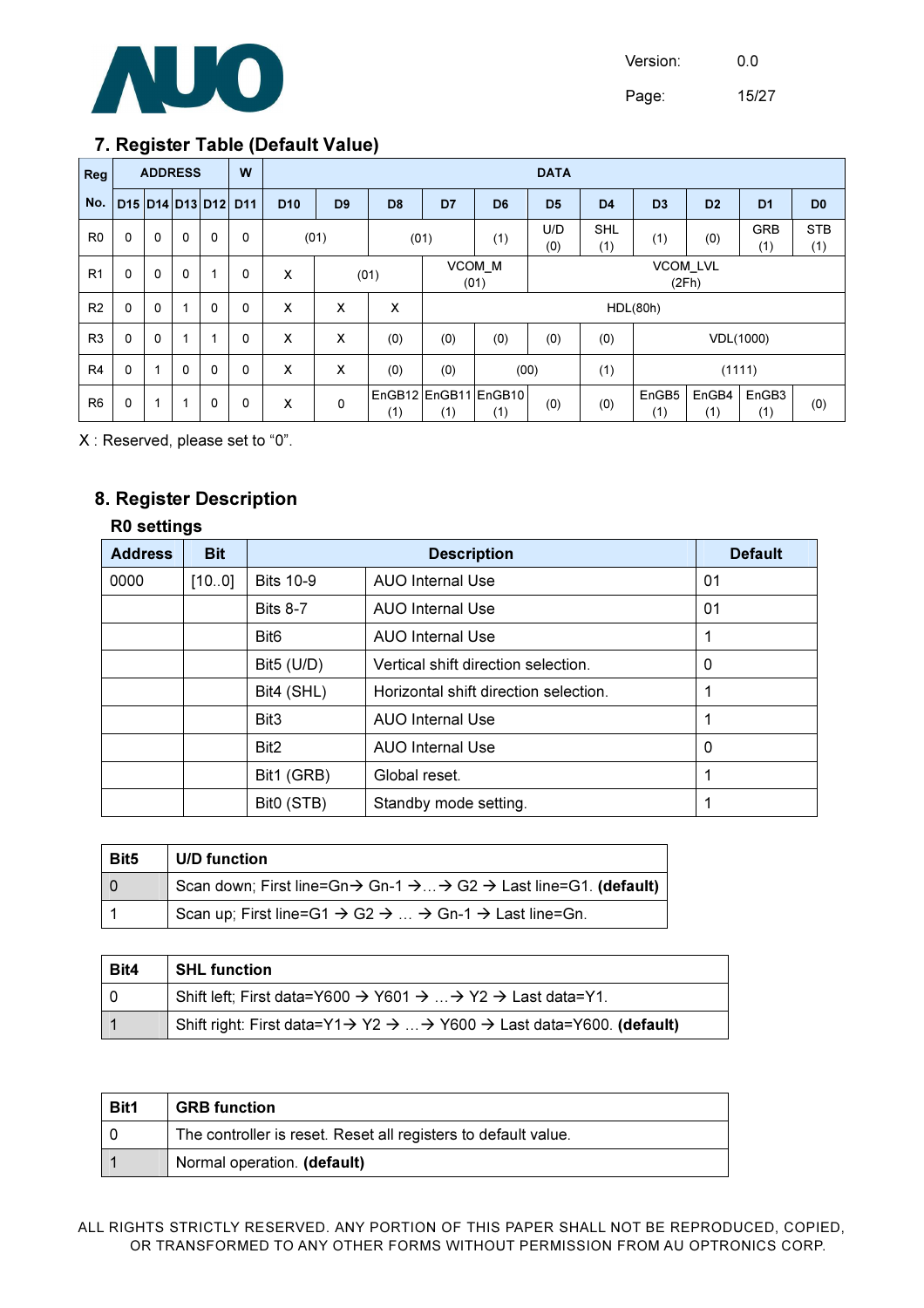

Page: 16/27

| <b>Bit0</b> | <b>STB</b> function                                                            |
|-------------|--------------------------------------------------------------------------------|
|             | T-CON, source driver and DC-DC converters are off, and all outputs are High-Z. |
|             | Normal operation. (default)                                                    |

#### R1 settings

| <b>Address</b> | <b>Bit</b> |                             | <b>Description</b>                                                   |     |  |  |  |
|----------------|------------|-----------------------------|----------------------------------------------------------------------|-----|--|--|--|
| 0001           | [9.0]      | <b>Bit9-8</b>               | 01                                                                   |     |  |  |  |
|                |            | <b>Bit7-6</b><br>(VCOM M)   | VCOM mode signal.                                                    | 01  |  |  |  |
|                |            | <b>Bit5-0</b><br>(VCOM LVL) | VCOM level adjustment.<br>Step 31.25mV/LSB @AVDD=12.5V<br>(AVDD/400) | 2Fh |  |  |  |

| <b>Bit7-6</b> | <b>VCOM M function.</b>                                                               |
|---------------|---------------------------------------------------------------------------------------|
| 00            | VCOM generator disabled. VCOM is generated externally.                                |
| 01            | VCOM internal reference disabled. DC voltage of VCOM follows VCOMin signal. (default) |
| 1x            | VCOM generator enabled. DC voltage of VCOM follows VCOM LVL settings.                 |

NOTE: Please refer to to Figure40.



| <b>Bit5-0</b> | VCOM LVL function @V1=12.5V             |
|---------------|-----------------------------------------|
| .00h          | VCOM LVL = $V1/2-47*31.25mV = 4.78125V$ |
| 01h           | VCOM LVL = $V1/2-46*31.25mV = 4.8125V$  |
| 2Fh           | VCOM LVL = $V1/2$ = 6.25V (default)     |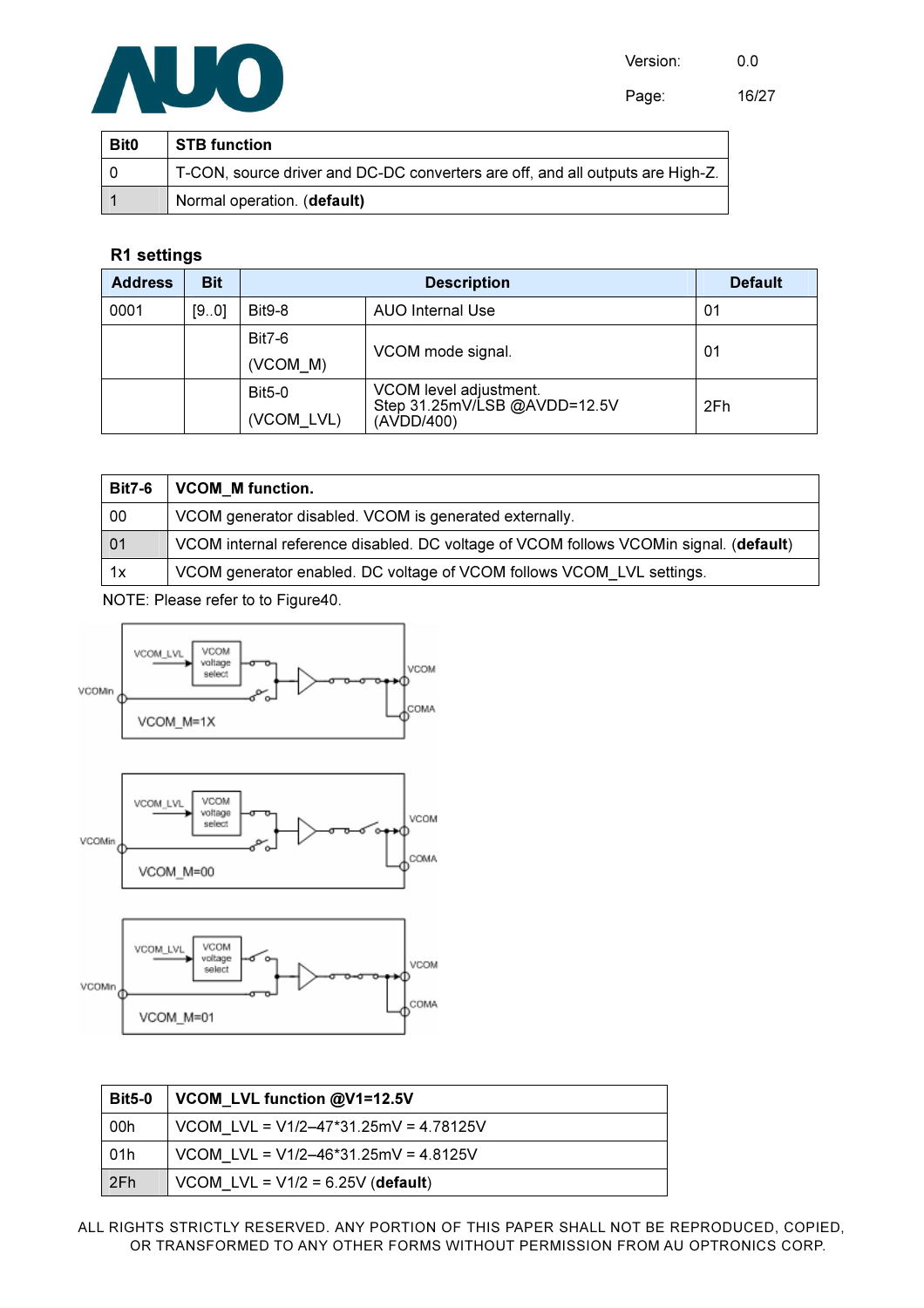

Page: 17/27

| 3Eh | VCOM LVL = $V1/2+15*31.25mV = 6.71875V$ |
|-----|-----------------------------------------|
| 3Fh | VCOM LVL = $V1/2+16*31.25$ mV = 6.75V   |

#### R2 settings

| <b>Address</b> | Bit  |              | <b>Default</b>                             |     |
|----------------|------|--------------|--------------------------------------------|-----|
| 0010           | [70] | Bit7-0 (HDL) | Horizontal start pulse adjustment function | 80h |

| <b>Bit7-0</b> | HDL function.                            |
|---------------|------------------------------------------|
| 00h           | $T_{HE}$ = $T_{HEtyp}$ – 128 CLK period. |
| 80h           | $T_{HE}$ = $T_{HEtyp}$ . (default)       |
| FFh           | $T_{HE}$ = $T_{HEtyp}$ + 127 CLK period. |

#### R3 settings

| <b>Address</b> | <b>Bit</b> |                                             | <b>Default</b>                           |      |
|----------------|------------|---------------------------------------------|------------------------------------------|------|
| 0011           | [8.0]      | Bit <sub>8</sub>                            | <b>AUO Internal Use</b>                  | 0    |
|                |            | Bit7                                        | <b>AUO Internal Use</b>                  | 0    |
|                |            | Bit <sub>6</sub><br><b>AUO Internal Use</b> |                                          | 0    |
|                |            | Bit <sub>5</sub>                            | <b>AUO</b> Internal Use                  | 0    |
|                |            | Bit4                                        | <b>AUO Internal Use</b>                  | 0    |
|                |            | Bit3-0 (VDL)                                | Vertical start pulse adjustment function | 1000 |

| <b>Bit3-0</b> | <b>VDL function.</b>                              |
|---------------|---------------------------------------------------|
| 0000          | $T_{VE}$ = $T_{VEVp}$ – 8 Hs period.              |
| 0001          | $T_{VE}$ = $T_{VEVp}$ – 7 Hs period.              |
| 0010          | $T_{VE} = T_{VE\text{tvp}} - 6$ Hs period.        |
| 0011          | $T_{VE} = T_{VEtyp} - 5$ Hs period.               |
| 0100          | $T_{VE} = T_{VE\text{tvp}} - 4$ Hs period.        |
| 0101          | $T_{VE} = T_{VEtyp} - 3$ Hs period.               |
| 0110          | $T_{VE}$ = $T_{VEtyp}$ – 2 Hs period.             |
| 0111          | $T_{VE}$ = $T_{VEtyp}$ – 1 Hs period.             |
| 1000          | $T_{VE}$ = $T_{VEVp}$ . (default)                 |
| 1001          | $T_{VE}$ = $T_{VE^{\text{typ}}}$ + 1 Hs period.   |
| 1010          | $T_{VE} = T_{VEtyp} + 2$ Hs period.               |
| 1011          | $T_{VE} = T_{VEtyp} + 3$ Hs period.               |
| 1100          | $T_{VE}$ = $T_{VE^{\text{typ}}}$ + 4 Hs period.   |
| 1101          | $T_{VE}$ = $T_{VE}$ <sub>typ</sub> + 5 Hs period. |
| 1110          | $T_{VE}$ = $T_{VEtyp}$ + 6 Hs period.             |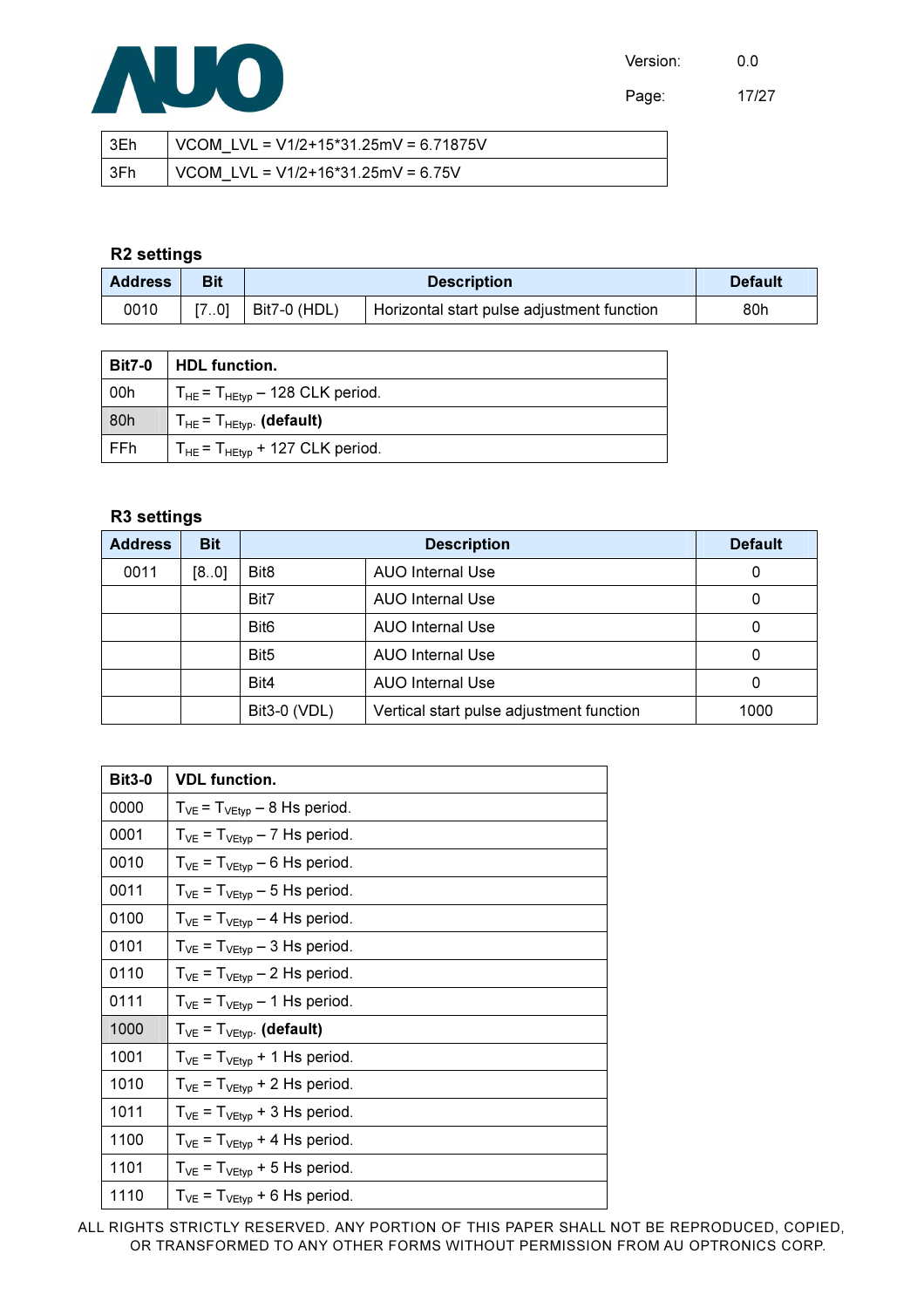

Page: 18/27

1111  $T_{VE} = T_{VEVp} + 7$  Hs period.

#### R6 settings

| <b>Address</b> | <b>Bit</b> |                  | <b>Default</b>             |   |
|----------------|------------|------------------|----------------------------|---|
| 0110           | [9.0]      | Bit9             | <b>AUO Internal Use</b>    | 0 |
|                |            | Bit8(EnGB12)     | Gamma buffer Enable for V9 |   |
|                |            | Bit7(EnGB11)     | Gamma buffer Enable for V8 |   |
|                |            | Bit6(EnGB10)     | Gamma buffer Enable for V7 |   |
|                |            | Bit <sub>5</sub> | <b>AUO Internal Use</b>    | 0 |
|                |            | Bit4             | <b>AUO Internal Use</b>    | 0 |
|                |            | Bit3(EnGB5)      | Gamma buffer Enable for V4 |   |
|                |            | Bit2(EnGB4)      | Gamma buffer Enable for V3 |   |
|                |            | Bit1(EnGB3)      | Gamma buffer Enable for V2 |   |
|                |            | Bit <sub>0</sub> | <b>AUO Internal Use</b>    | 0 |

| <b>Bitx</b> | <b>EnGBx function</b>                                    |
|-------------|----------------------------------------------------------|
| חו          | Gamma buffer for VX is disable (High Z).                 |
|             | Gamma buffer is enable. VX must be connected externally. |

## 9. Recommended Power On Register Setting

| Reg            |                         | <b>ADDRESS</b> |              |              | <b>R/W</b>  |                 |                |                |           |                 | <b>DATA</b>              |                |                |                |                |                |
|----------------|-------------------------|----------------|--------------|--------------|-------------|-----------------|----------------|----------------|-----------|-----------------|--------------------------|----------------|----------------|----------------|----------------|----------------|
|                | No. D15 D14 D13 D12 D11 |                |              |              |             | D <sub>10</sub> | D <sub>9</sub> | D <sub>8</sub> | D7        | D <sub>6</sub>  | D <sub>5</sub>           | D <sub>4</sub> | D <sub>3</sub> | D <sub>2</sub> | D <sub>1</sub> | D <sub>0</sub> |
| R0             | 0                       | $\mathbf 0$    | $\mathbf 0$  | $\mathbf{0}$ | 0           |                 | 01             | 01             |           | 1               | 0                        | 1              | 0              | $\mathbf 0$    | 1              |                |
| R <sub>1</sub> | $\mathbf 0$             | 0              | $\mathbf{0}$ | 1            | $\mathbf 0$ | $\mathbf 0$     | 01             |                | 2Fh<br>01 |                 |                          |                |                |                |                |                |
| R <sub>2</sub> | $\mathbf{0}$            | 0              | $\mathbf{1}$ | $\mathbf{0}$ | $\mathbf 0$ | $\mathbf 0$     | 0              | 0              | 80h       |                 |                          |                |                |                |                |                |
| R3             | $\mathbf 0$             | $\mathbf{0}$   | $\mathbf{1}$ | 1            | $\mathbf 0$ | 0               | $\mathbf 0$    | 0              | 0         | 0               | $\mathbf 0$<br>0<br>1000 |                |                |                |                |                |
| R <sub>4</sub> | $\mathbf 0$             | 1              | $\mathbf{0}$ | $\mathbf{0}$ | $\mathbf 0$ | $\mathbf 0$     | $\mathbf 0$    | 1              | 1         | 00<br>1111<br>1 |                          |                |                |                |                |                |
| R <sub>6</sub> | $\mathbf 0$             | 1              | $\mathbf{1}$ | $\mathbf 0$  | $\mathbf 0$ | $\mathbf 0$     | $\mathbf 0$    | 1              | 1         | 1               | $\mathbf 0$              | $\mathbf 0$    | 1              | $\mathbf 1$    | 1              | 0              |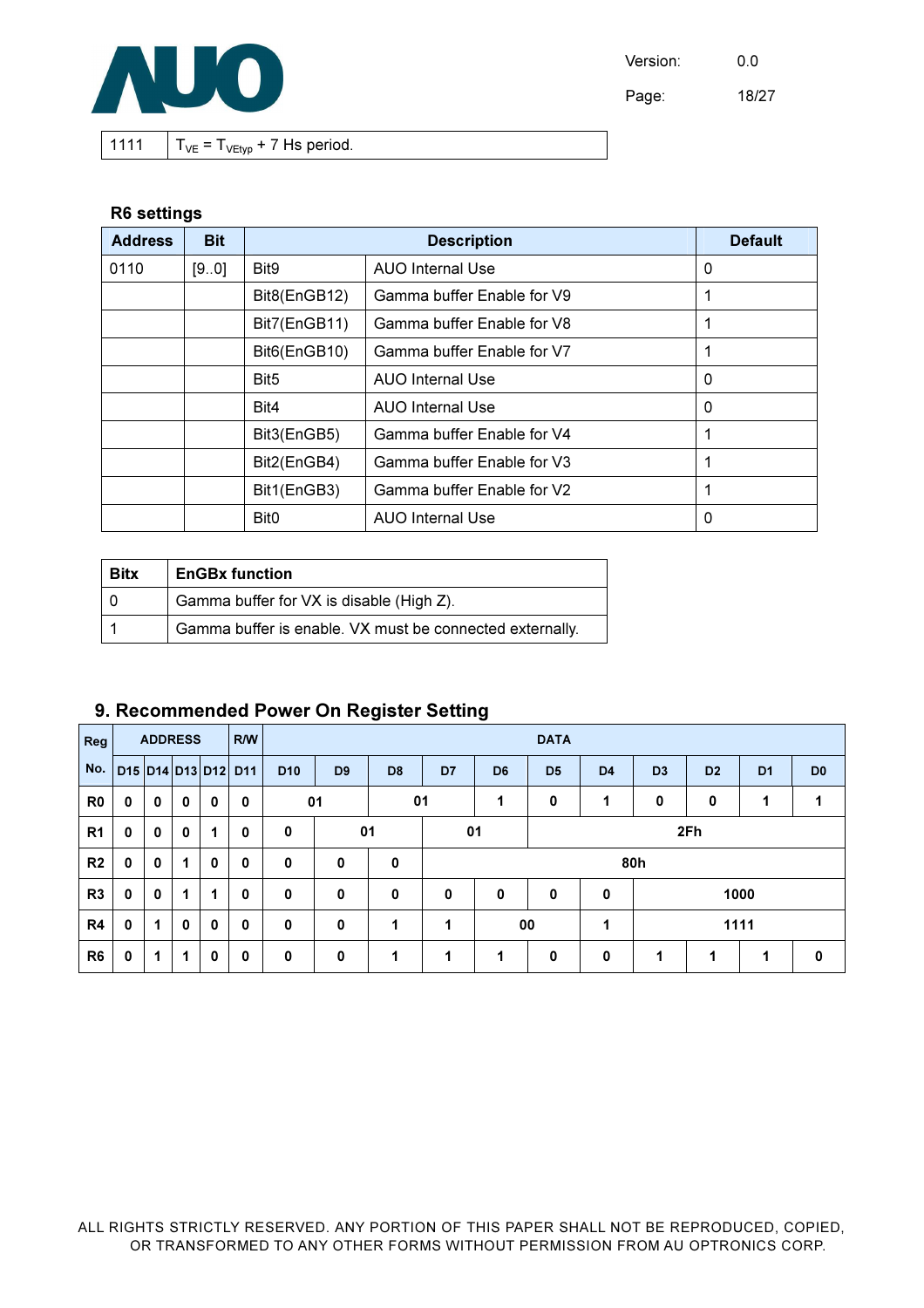

Version: 0.0 Page: 19/27

#### 10. Application Circuit Example

(Note: for reference only, not limited to this circuit)



ALL RIGHTS STRICTLY RESERVED. ANY PORTION OF THIS PAPER SHALL NOT BE REPRODUCED, COPIED, OR TRANSFORMED TO ANY OTHER FORMS WITHOUT PERMISSION FROM AU OPTRONICS CORP.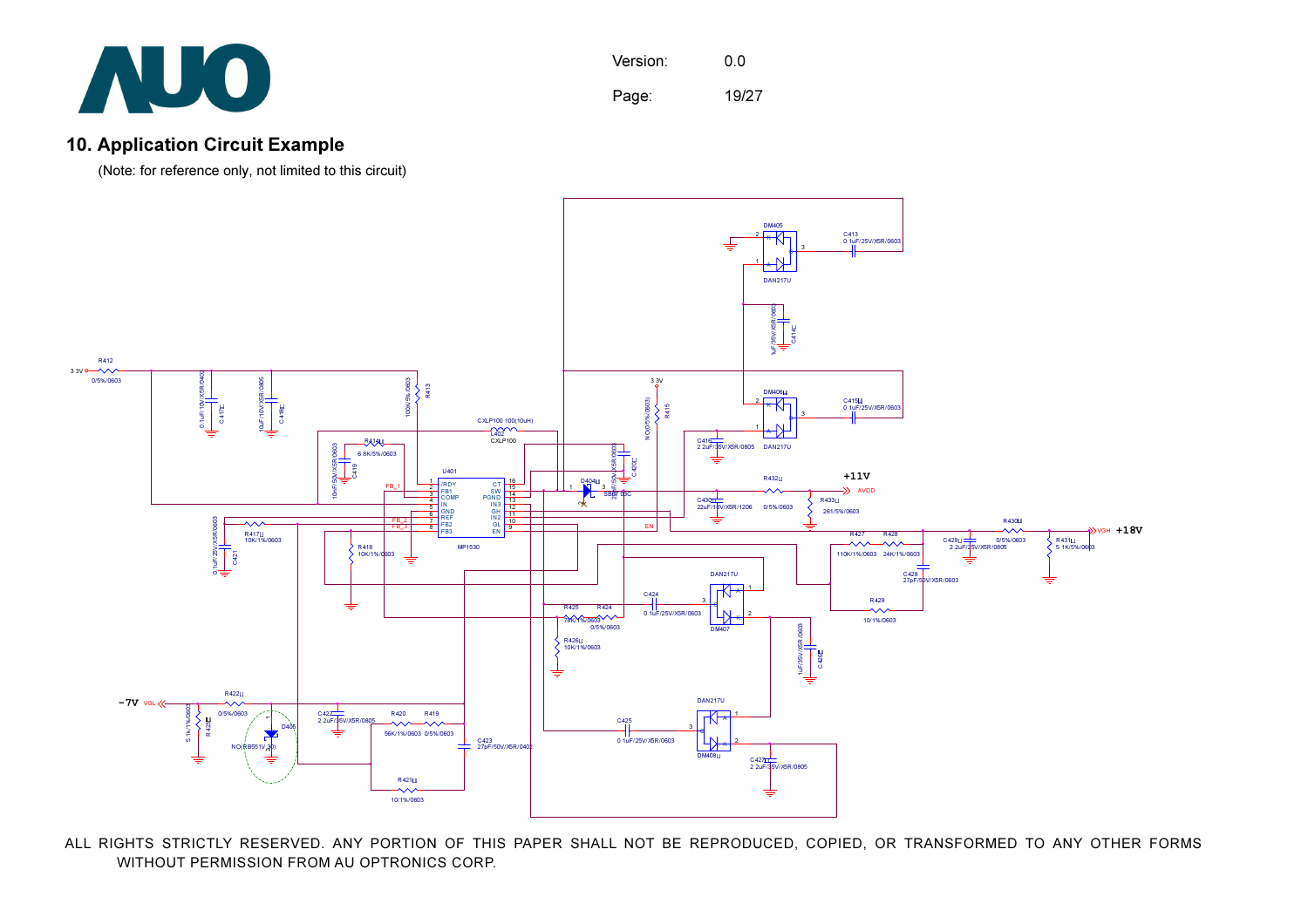

Page: 20/27

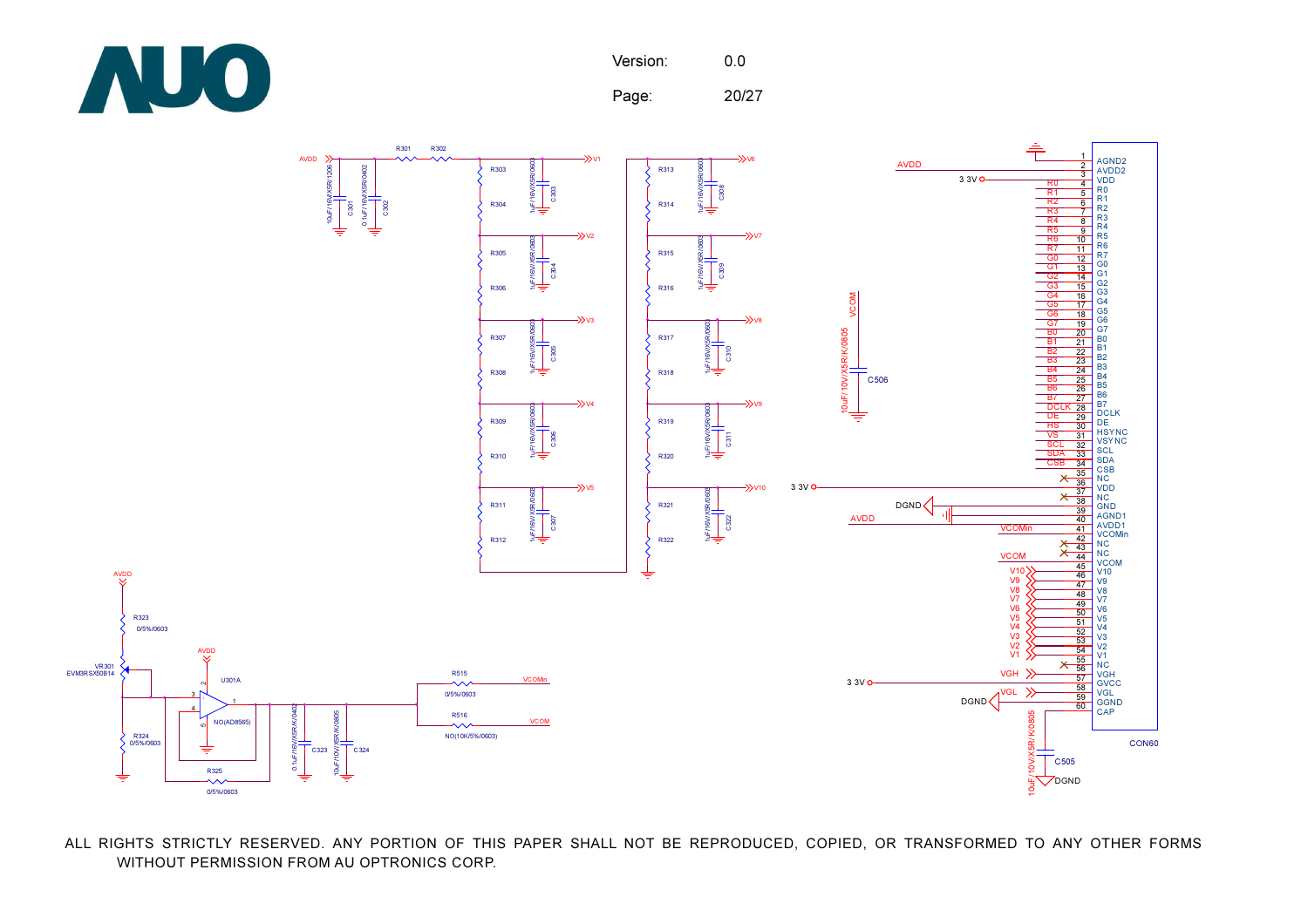

Version: 0.0 Page: 21/27

#### 11. Recommended Power On/Off Sequence

#### Power On Sequence

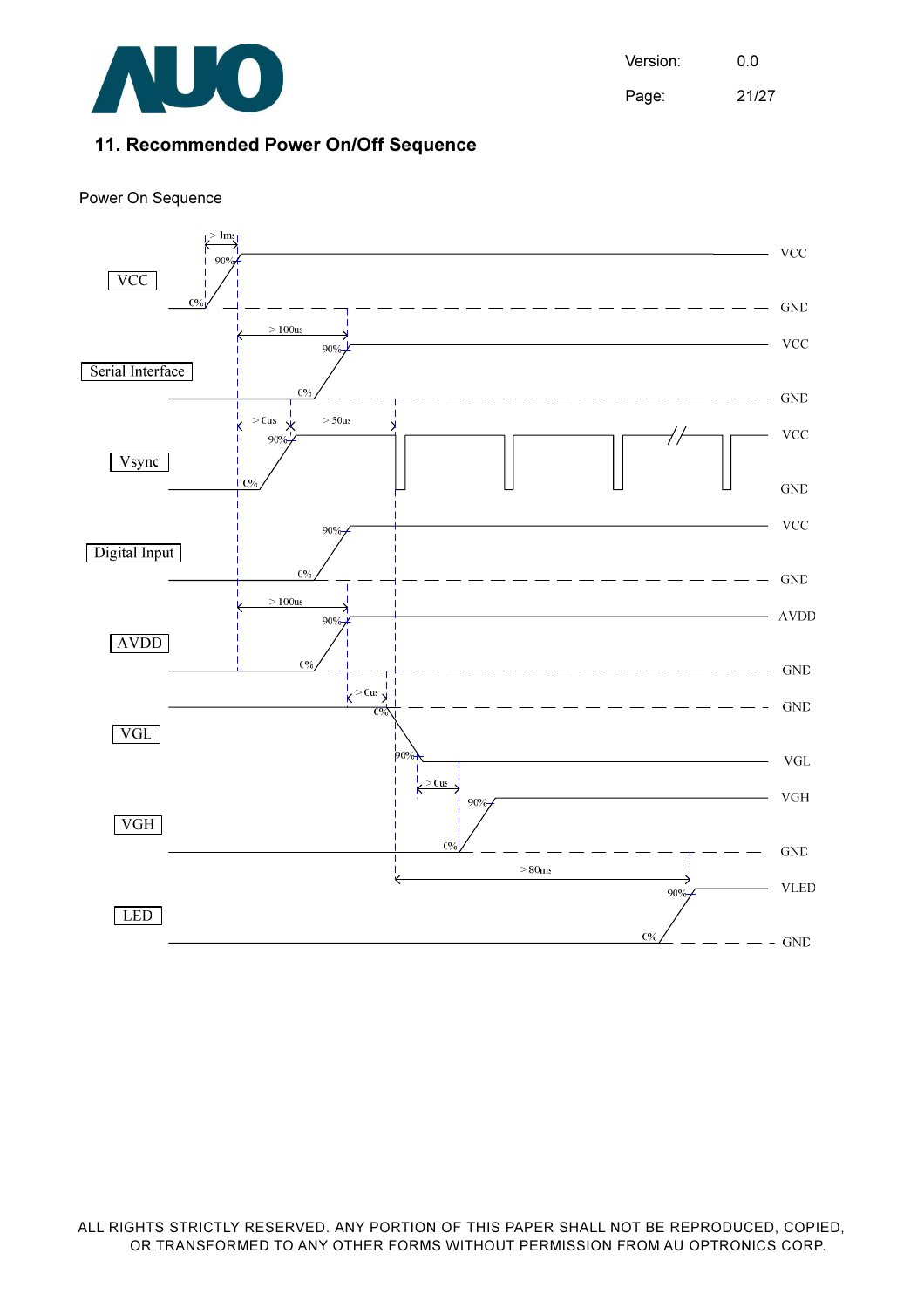

Version: 0.0 Page: 22/27

Power Off Sequence

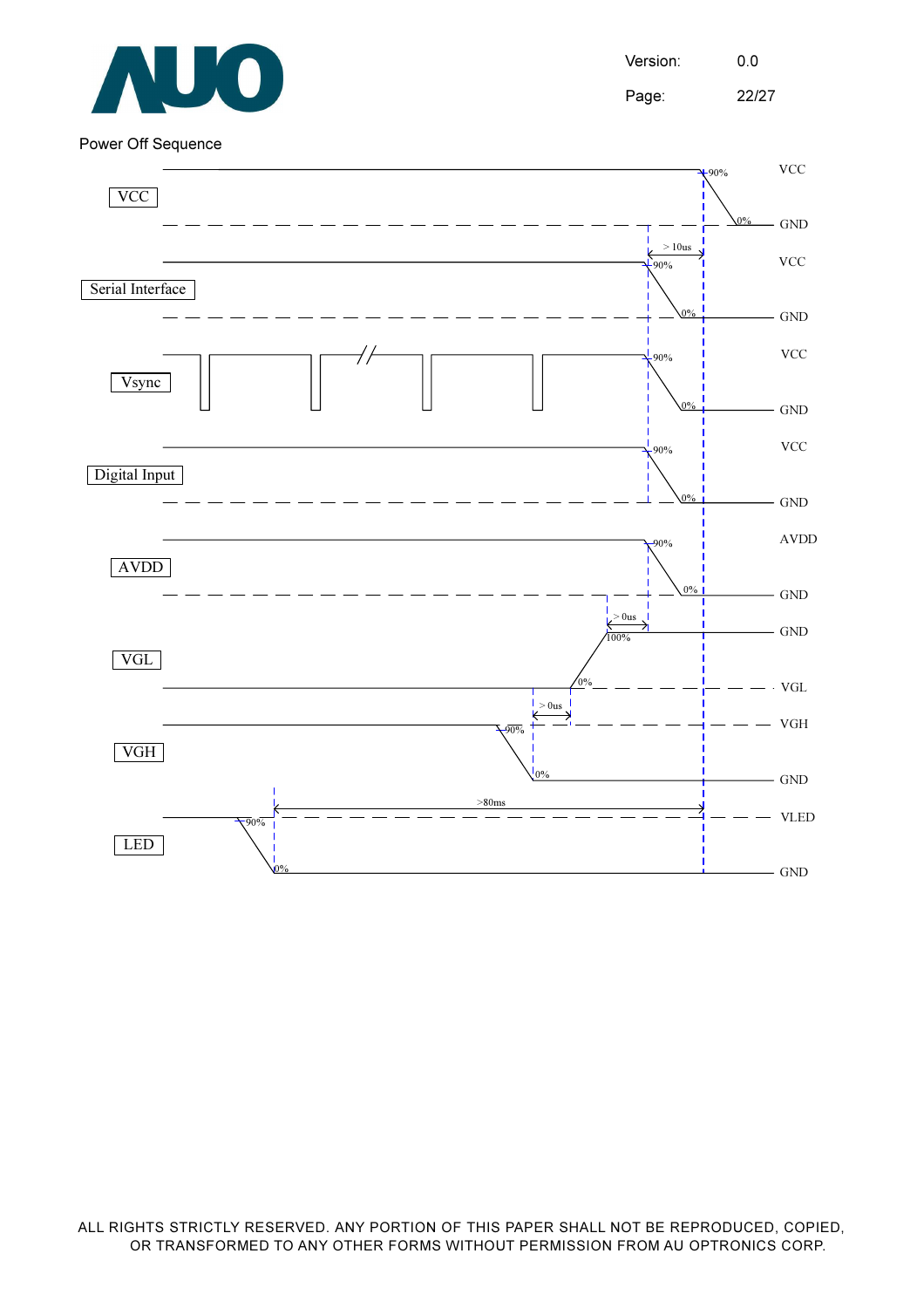

Version: 0.0 Page: 23/27

## G. Optical specification (Note 1, 2)

| <b>Item</b>               | <b>Symbol</b> | <b>Condition</b>              | Min.                         | Typ. | Max.                     | <b>Unit</b>       | <b>Remark</b> |
|---------------------------|---------------|-------------------------------|------------------------------|------|--------------------------|-------------------|---------------|
| Response Time             |               |                               |                              |      |                          |                   |               |
| Rise                      | Tr            | $\theta = 0^\circ$            |                              | 12   | 20                       | ms                | Note 3        |
| Fall                      | <b>Tf</b>     |                               | $\qquad \qquad \blacksquare$ | 18   | 30                       | ms                |               |
| Contrast ratio            | <b>CR</b>     | At optimized<br>viewing angle | 200                          | 400  | $\overline{\phantom{a}}$ |                   | Note 4        |
| Viewing Angle             |               |                               |                              |      |                          |                   |               |
| Top                       |               |                               | 30                           | 70   | $\overline{\phantom{a}}$ |                   |               |
| <b>Bottom</b>             |               | $CR \ge 10$                   | 50                           | 70   | $\overline{\phantom{a}}$ | deg.              | Note 5        |
| Left                      |               |                               | 50                           | 70   | $\overline{\phantom{0}}$ |                   |               |
| <b>Right</b>              |               |                               | 50                           | 70   |                          |                   |               |
| <b>Brightness</b>         | $Y_L$         | $\theta = 0^\circ$            | 150                          | 200  | $\overline{\phantom{a}}$ | cd/m <sup>2</sup> | Note 6        |
|                           | X             | $\theta = 0^{\circ}$          | 0.25                         | 0.30 | 0.35                     |                   |               |
| <b>White Chromaticity</b> | У             | $\theta = 0^\circ$            | 0.27                         | 0.32 | 0.37                     |                   |               |

Note 1: Ambient temperature =  $25 \degree$ C, and LED lightbar voltage  $V_L$  = 12 V. To be measured in the dark room.



Note 2:To be measured on the center area of panel with a viewing cone of 1° by Topcon luminance meter BM-7, after 15 minutes operation.

Note 3. Definition of response time:

 The output signals of photo detector are measured when the input signals are changed from "black" to "white"(falling time) and from "white" to "black"(rising time), respectively.

 The response time is defined as the time interval between the 10% and 90% of amplitudes. Refer to figure as below.



Note 4.Definition of contrast ratio: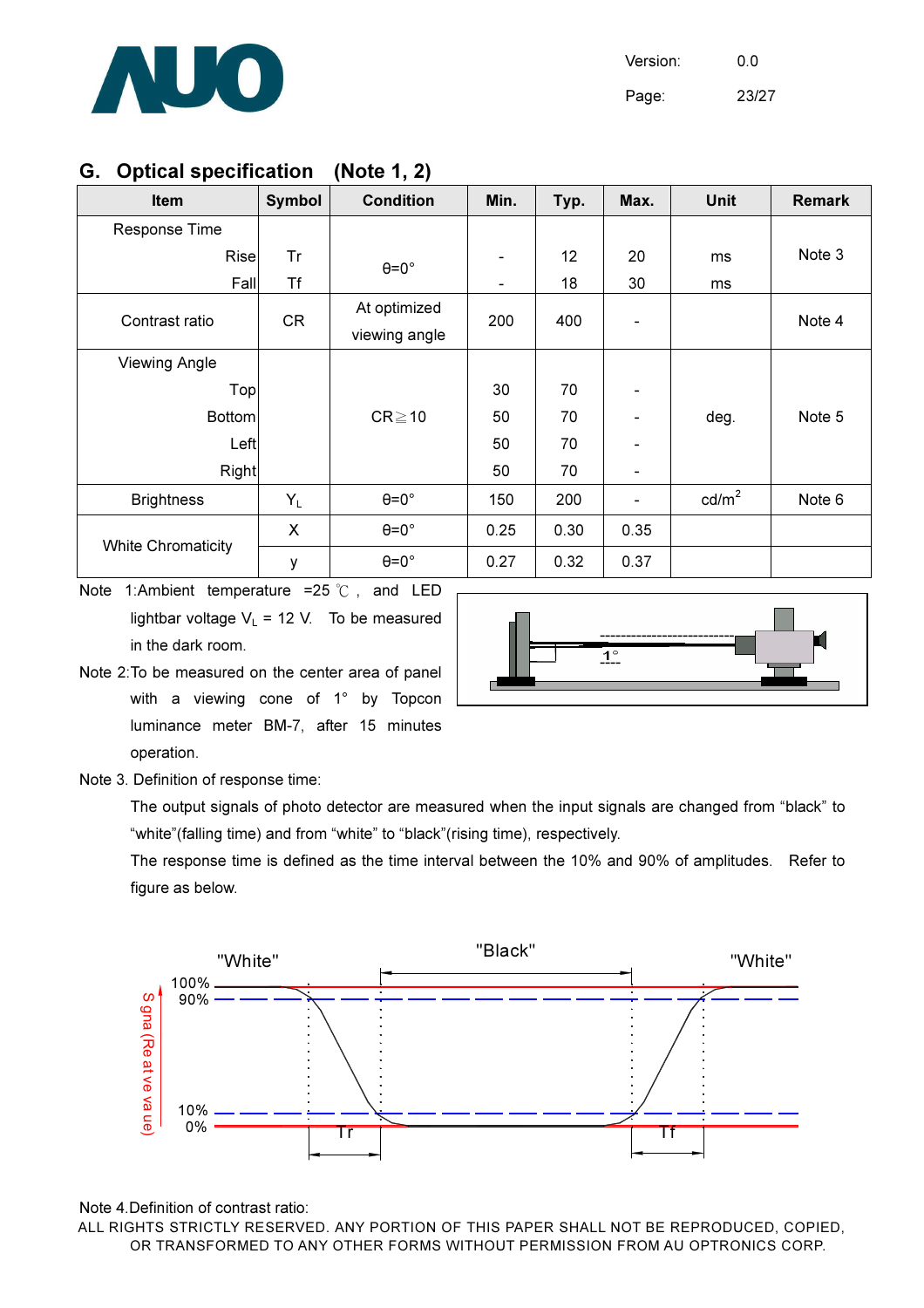

Page: 24/27

Contrast ratio is calculated with the following formula.

 Contrast ratio (CR)= Photo detector output when LCD is at "White" state Photo detector output when LCD is at "Black" state

Note 5. Definition of viewing angle,  $\theta$ , Refer to figure as below.



Note 6. Measured at the center area of the panel when all the input terminals of LCD panel are electrically opened.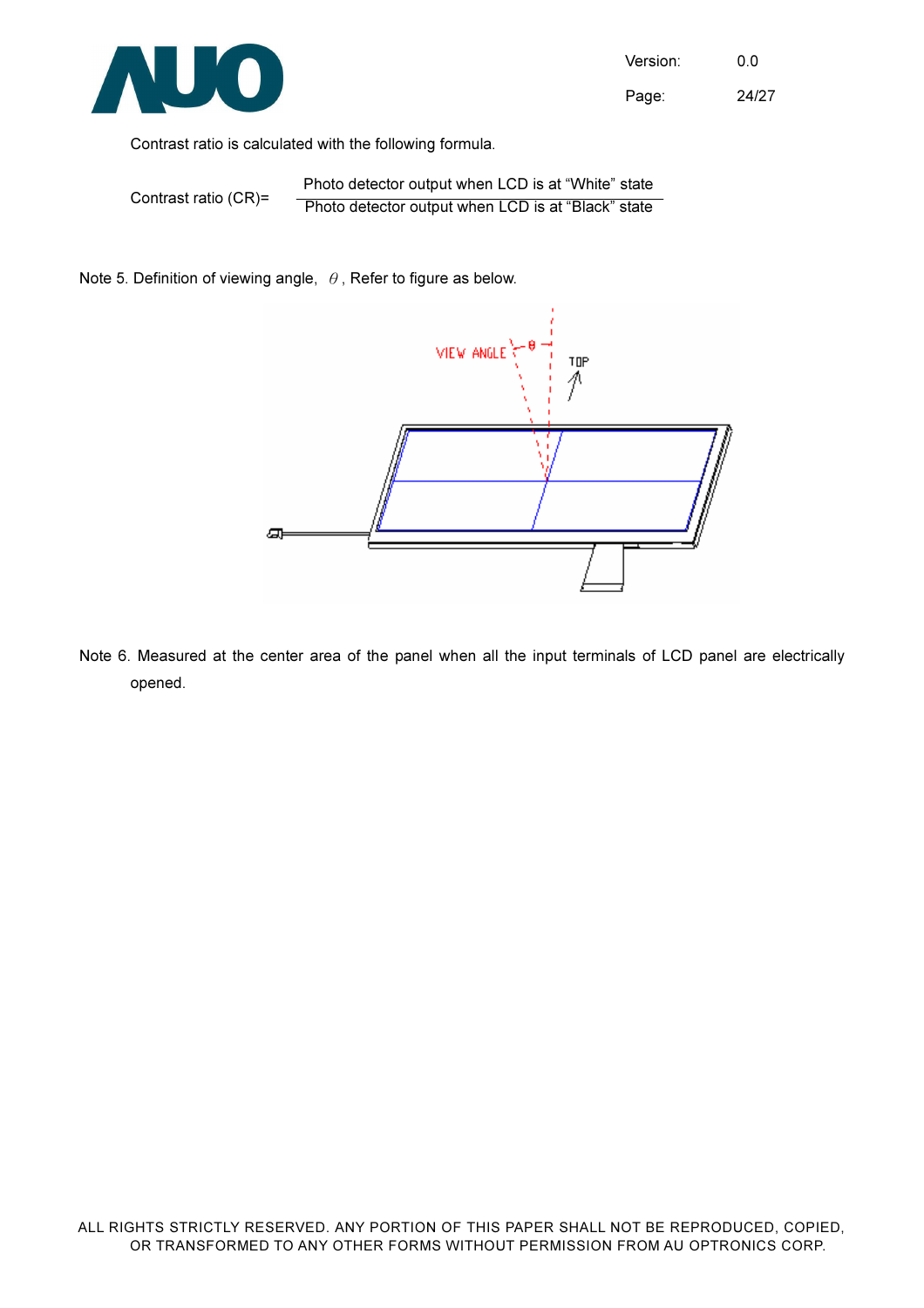

## H. Absolute Ratings of Ambient Environment

| No.            | <b>Test items</b>                  |                                                                                                              | <b>Conditions</b>                                  |                                                                             |  |
|----------------|------------------------------------|--------------------------------------------------------------------------------------------------------------|----------------------------------------------------|-----------------------------------------------------------------------------|--|
| 1              | <b>High Temperature Storage</b>    | Ta= $70^{\circ}$ C                                                                                           | 240Hrs                                             |                                                                             |  |
| $\overline{2}$ | Low Temperature Storage            | Ta= $-10^{\circ}$ C                                                                                          | 240Hrs                                             |                                                                             |  |
| 3              | <b>High Ttemperature Operation</b> | Ta= $60^{\circ}$ C                                                                                           | 240Hrs                                             |                                                                             |  |
| $\overline{4}$ | Low Temperature Operation          | Ta= $0^{\circ}$ C                                                                                            | 240Hrs                                             |                                                                             |  |
| 5              | High Temperature & High Humidity   | Ta= 50℃. 80% RH                                                                                              | 240Hrs                                             | Operation                                                                   |  |
| 6              | <b>Heat Shock</b>                  | $-10^{\circ}$ C $\sim$ 60 $^{\circ}$ C, 50 cycle,                                                            | 2Hrs/cycle                                         | Non-operation                                                               |  |
| 7              | Electrostatic Discharge            | $±200V,200pF(0\Omega)$ , once for each terminal                                                              |                                                    | Non-operation                                                               |  |
| 8              | Vibration                          | Frequency range<br><b>Stoke</b><br>Sweep<br>2 hours for each direction of X, Y, Z<br>4 hours for Y direction | $: 8 \sim 33.3$ Hz<br>: 1.3mm<br>:2.9G, 33.3~400Hz | Non-operation<br><b>JIS C7021,</b><br>$A-10$<br>condition A<br>: 15 minutes |  |
| 9              | <b>Mechanical Shock</b>            | 100G. 6ms, ±X,±Y,±Z<br>3 times for each direction                                                            |                                                    | Non-operation<br>JIS C7021,<br>$A - 7$<br>condition C                       |  |
| 10             | Vibration (With Carton)            | Random vibration:<br>$0.015G^2$ /Hz from 5~200Hz<br>-6dB/Octave from 200~500Hz                               |                                                    | IEC 68-34                                                                   |  |
| 11             | Drop (With Carton)                 | Height: 60cm<br>1 corner, 3 edges, 6 surfaces                                                                |                                                    |                                                                             |  |

Note 1: Ta: Ambient Temperature.

Note 2: Note 2: In the standard conditions, there is not display function NG issue occurred. All the cosmetic specification is judged before the reliability stress.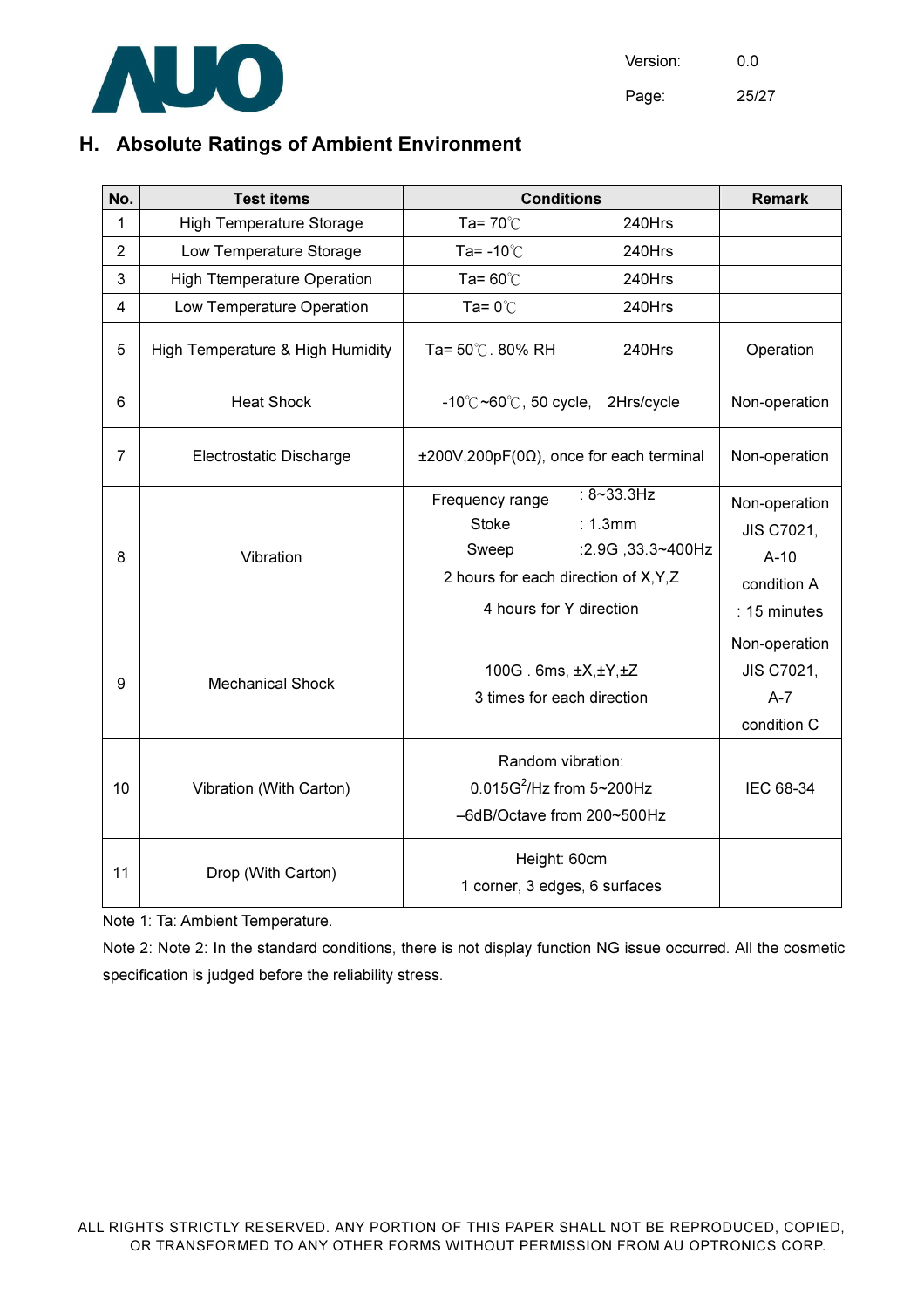

Version: 0.0 Page: 26/27

## I. Packing Form